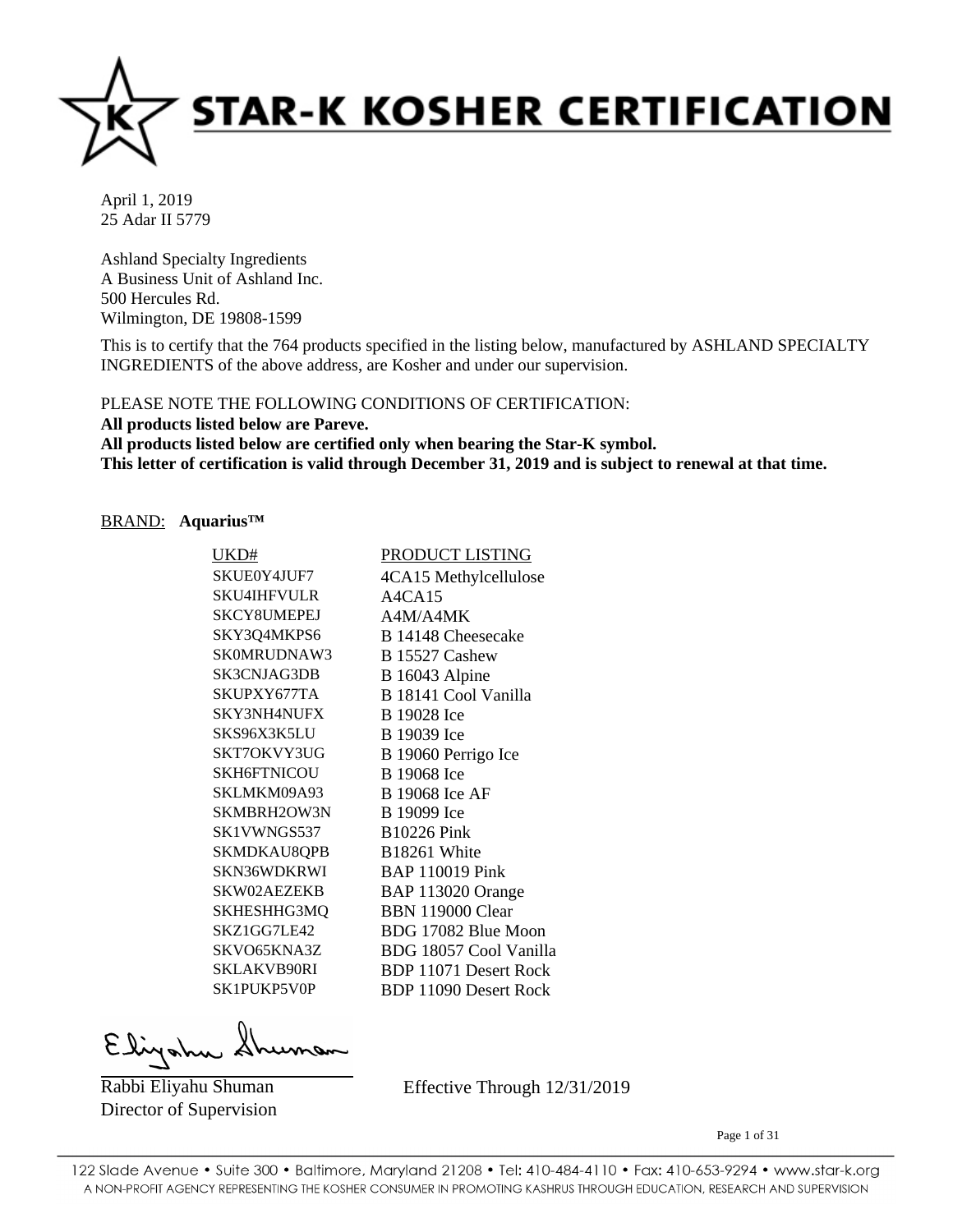

Ashland Specialty Ingredients A Business Unit of Ashland Inc. 500 Hercules Rd. Wilmington, DE 19808-1599

# PLEASE NOTE THE FOLLOWING CONDITIONS OF CERTIFICATION:

**All products listed below are Pareve.**

**All products listed below are certified only when bearing the Star-K symbol. This letter of certification is valid through December 31, 2019 and is subject to renewal at that time.**

#### BRAND: **Aquarius™**

| UKD#               | <b>PRODUCT LISTING</b>           |
|--------------------|----------------------------------|
| SKO81OAC0K5        | BDP 13057 Papaya Whip            |
| SKKCZAO1FIF        | BDP 13084 Tangelo                |
| SKH4ZP9H8PM        | BDP 18225 Cool Vanilla           |
| SK85X7Z0FTF        | <b>BDP</b> 19051 Ice             |
| SK5S1Q511A6        | <b>BDP</b> 19052 Ice             |
| SKP41FGWT8G        | <b>BDPT 11032 Desert Rock</b>    |
| SK0MW4LQFP4        | <b>BDT 11031 Desert Rock</b>     |
| SKLB3NEYG4R        | BDT 11120 Terra Rosa             |
| SK88DDCMIUX        | BDT 11136 Terra Rose             |
| SK57GWCQOLR        | BDT 14053 Cheesecake             |
| SKYC95J9R3W        | BDT 16117 Parakeet               |
| SKBN7RHWR87        | <b>BDT</b> 16126 Parakeet        |
| SKZXFFA3JB9        | BDT 16139 Summer Pear            |
| <b>SKC1E3UBEPT</b> | BDT 16140 Summer Pear 2          |
| <b>SKCRVMF6LWG</b> | BDT 18039 Cool Vanilla           |
| SKJLRSASB47        | BDT 18168 Cool Vanilla           |
| SK9QHZZG0MO        | BDT 18169 Cool Vanilla           |
| SKKRY5U16ZW        | <b>BDT 19545 Smokey Mountain</b> |
| SK0MUOZAUUL        | <b>BDT 19551 Smokey Mountain</b> |
| SK4JDJ94J3F        | <b>BDT 19557 Smokey Mountain</b> |
| <b>SKDYQUEB0NM</b> | BG 10061 Salmon                  |
| SKISK51JIMP        | <b>BG 10083 Passion Fruit</b>    |
| <b>SKJ5RREIN0I</b> | BG 10096 Pink Grapefruit         |
| SK9GAAHRKM1        | <b>BG</b> 10161 Pink             |
| SK7WAGW1N3M        | BG 11086 Spanish Red             |
|                    |                                  |

Eligatu

Rabbi Eliyahu Shuman Director of Supervision Effective Through 12/31/2019

Page 2 of 31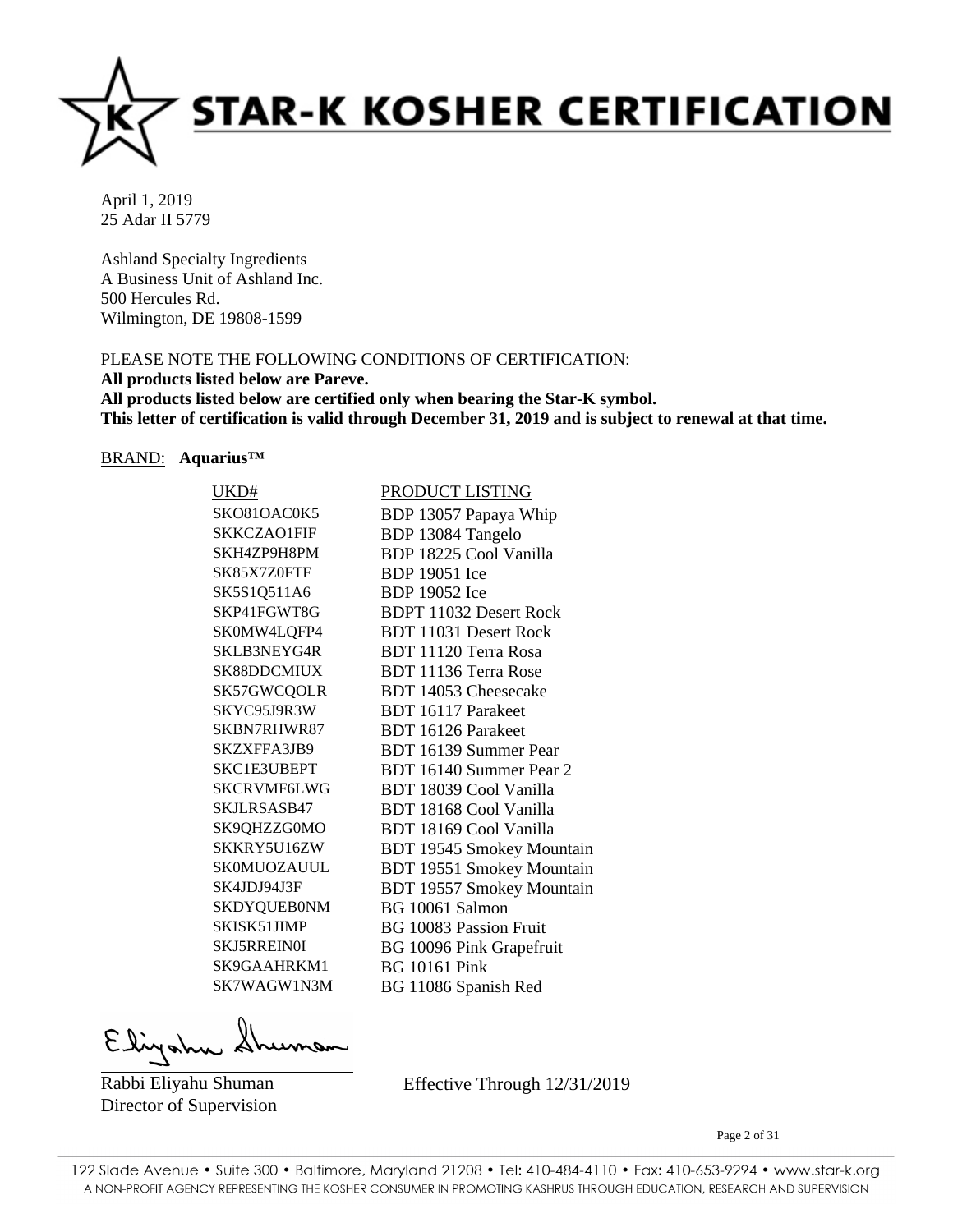

Ashland Specialty Ingredients A Business Unit of Ashland Inc. 500 Hercules Rd. Wilmington, DE 19808-1599

# PLEASE NOTE THE FOLLOWING CONDITIONS OF CERTIFICATION:

**All products listed below are Pareve.**

**All products listed below are certified only when bearing the Star-K symbol. This letter of certification is valid through December 31, 2019 and is subject to renewal at that time.**

#### BRAND: **Aquarius™**

| UKD#               | PRODUCT LISTING              |
|--------------------|------------------------------|
| SKO8WHQARQH        | <b>BG 11092 Desert Rock</b>  |
| SK0IOQ3AY3T        | BG 11102 Victorian Rouge     |
| SKPLA1TXL1T        | BG 11159 Jubilee             |
| <b>SKZV48XP488</b> | BG 11160 Desert Rose         |
| <b>SKWVEMKSVAC</b> | BG 12010 Black Cherry        |
| SKY7UXF98Q8        | BG 12011 Garnet              |
| SK4WSPNYP1R        | BG 12521 Burnt Orange        |
| SK24EUKYP7I        | BG 12525 Bordeaux            |
| SKJV5B3GSGL        | BG 12529 Bordeaux            |
| <b>SK3XHSZFZOH</b> | BG 12534 Cinnamon            |
| SKM3PTNWMD5        | BG 12538 Cappuccino          |
| SK5EOZ0LBG0        | BG 12542 Hazelnut            |
| SKG2R380UL3        | BG 12556 Burnt Orange        |
| SKS9G1CCBXA        | BG 13023 Peach Mist          |
| SKS5ALB2RJS        | BG 13048 Sundown             |
| SKVZ52IL2GE        | <b>BG 13081 Market Melon</b> |
| SKIZMQ4DXT1        | <b>BG 13090 Market Melon</b> |
| SKGEV4ZNFB4        | BG 13096 Peach Mist          |
| SKR4HIIJ54H        | BG 13104 All Spice           |
| SK7MU8CFZZT        | BG 13115 Sundown             |
| SKZIYJ9YQFG        | BG 14079 Orange Delight      |
| <b>SKSMIGAMUDF</b> | BG 14098 Sunflower           |
| SKGN45OJFY6        | BG 14165 Honey Glow          |
| SKBCJ9PMRYX        | BG 14172 Honey Glow Pearl    |
| SK2SZCWL2P4        | BG 14174 Dijon               |
|                    |                              |

Elizahu

Rabbi Eliyahu Shuman Director of Supervision Effective Through 12/31/2019

Page 3 of 31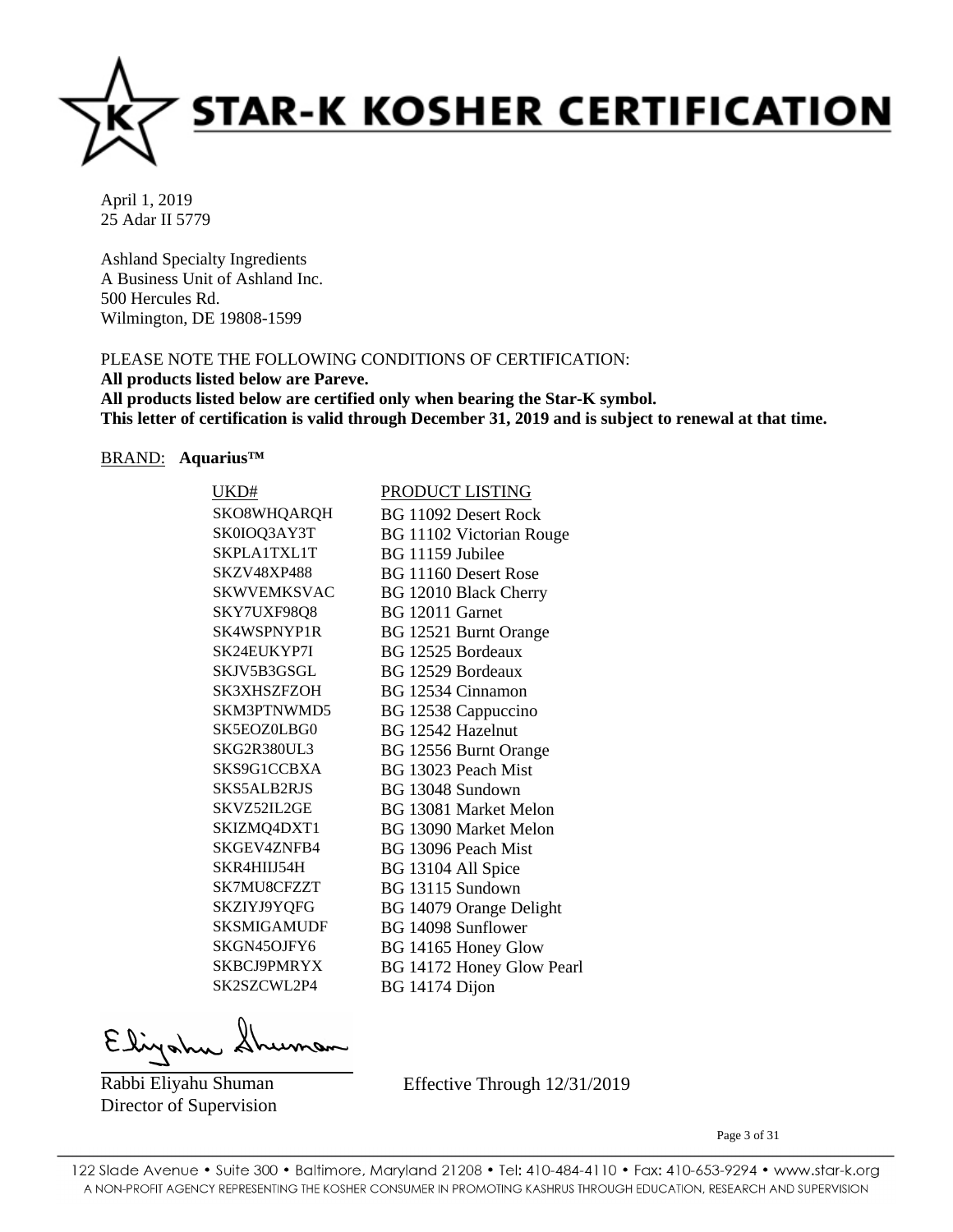

Ashland Specialty Ingredients A Business Unit of Ashland Inc. 500 Hercules Rd. Wilmington, DE 19808-1599

# PLEASE NOTE THE FOLLOWING CONDITIONS OF CERTIFICATION:

**All products listed below are Pareve.**

**All products listed below are certified only when bearing the Star-K symbol. This letter of certification is valid through December 31, 2019 and is subject to renewal at that time.**

#### BRAND: **Aquarius™**

| UKD#               | <b>PRODUCT LISTING</b>     |
|--------------------|----------------------------|
| SKWG4PPM8YR        | BG 14177 Lemon Ice         |
| SKJFDO1EQL2        | BG 14187 Pumpkin Seed      |
| SK5LZAPZ31W        | BG 14193 Lemon Ice         |
| SK6A5XZZSK5        | BG 14194 Sunflower         |
| <b>SK3ASHGLCUW</b> | BG 14236 Yuma Gold         |
| SKITTJW01AZ        | BG 14252 Yellow            |
| SKV552TV1HE        | BG 14287 Sunrise Surprise  |
| SKD5N7ISO2O        | BG 15531 Cashew            |
| SK9W257BJAP        | BG 15536 Doe Skin          |
| SK861M9W4ML        | BG 15539 Cashew Pearl      |
| SKRGKQZ030N        | BG 16065 Herb Garden       |
| <b>SK3ZSYDLIVR</b> | BG 16082 Emerald           |
| SKT6B5VPK3T        | BG 16093 Foilage           |
| SKWK5TWRXQQ        | BG 16094 Soft Moss         |
| SKQK7118LS9        | BG 16097 Kelly Green       |
| SKR6D3CPR29        | BG 16098 Endive            |
| SK73VHXGUMQ        | BG 16099 Summer Pear       |
| SKKC8LU06WU        | BG 16104 Clover Mist       |
| SKONM8FK15Y        | BG 16112 Alpine            |
| SKIFO1CYC3S        | BG 16119 Alpine            |
| SKQE3IETBSA        | BG 16147 Endive            |
| SKL9NWPMN38        | <b>BG</b> 16148 Eucalyptus |
| SKPPALARQ4M        | BG 17045 Bermuda Blue      |
| SKEIY766BFF        | BG 17106 Blue Moon         |
| SK47SPNGYPK        | BG 17134 Cobalt            |
|                    |                            |

Elizahu

Rabbi Eliyahu Shuman Director of Supervision Effective Through 12/31/2019

Page 4 of 31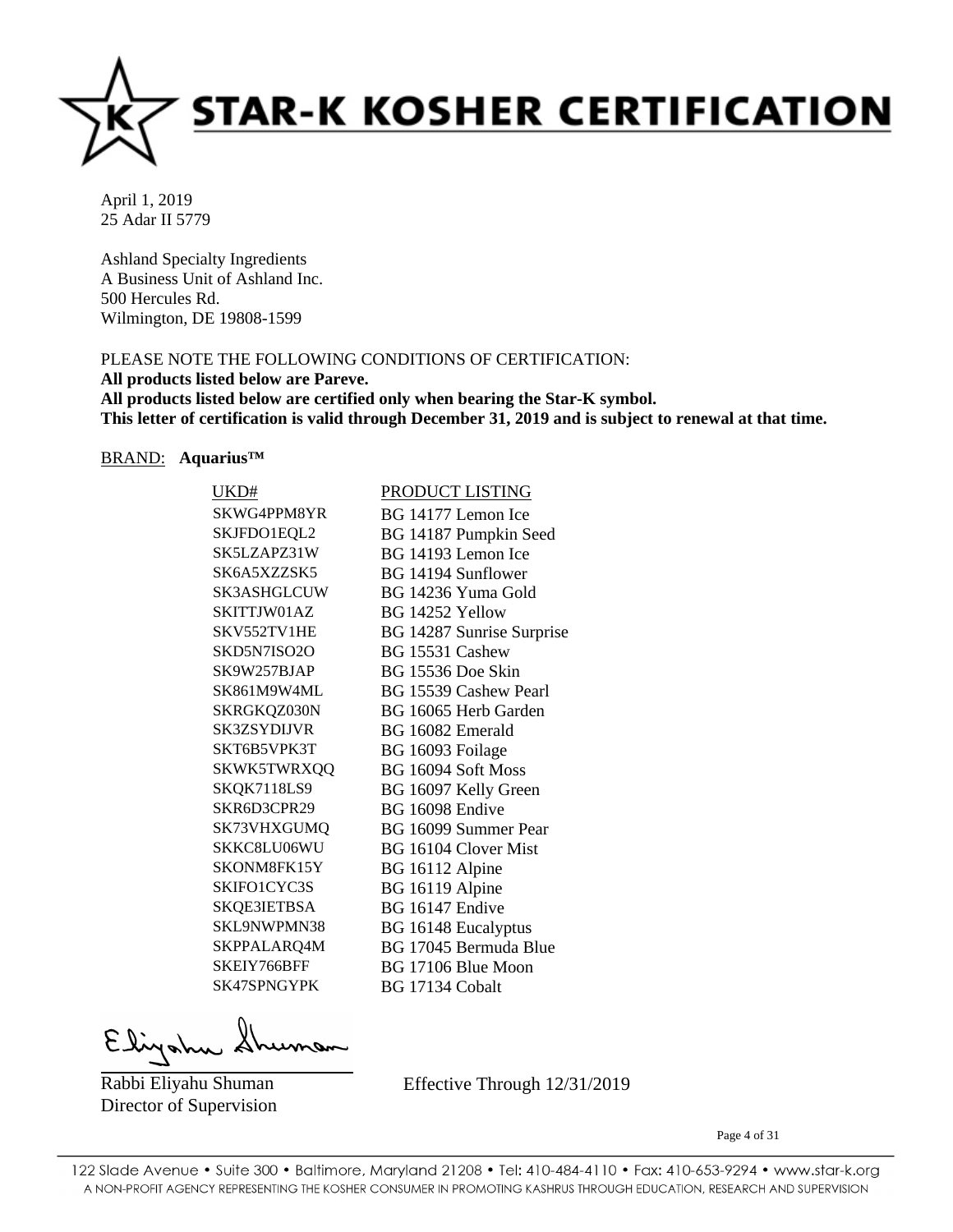

Ashland Specialty Ingredients A Business Unit of Ashland Inc. 500 Hercules Rd. Wilmington, DE 19808-1599

# PLEASE NOTE THE FOLLOWING CONDITIONS OF CERTIFICATION:

**All products listed below are Pareve.**

**All products listed below are certified only when bearing the Star-K symbol. This letter of certification is valid through December 31, 2019 and is subject to renewal at that time.**

#### BRAND: **Aquarius™**

| UKD#               | PRODUCT LISTING             |
|--------------------|-----------------------------|
| SK8DXDBN9NB        | BG 18024 Cool Vanilla       |
| SKHI4GZBR3K        | BG 18046 Cool Vanilla       |
| SK0347WIRWY        | BG 18117 Cool Vanilla       |
| SKEYQY2R1HJ        | BG 18211 White              |
| SKTP4AKRO4S        | BG 19023 Ice                |
| SKYNCS7BYSH        | BG 19035 Ice                |
| SKBYM0R7GE2        | <b>BG</b> 19048 Ice         |
| <b>SKRY0UGRGSX</b> | BG 19519 Black Bay          |
| SKRRASNQUJL        | BG 19552 Black Bay          |
| SK906QHZJP5        | BK 10033 Misty Blush        |
| SK3JC8Q6JRW        | BK 10034 Marshmellow Rose   |
| SK5JEO22AB2        | <b>BK 10098 Pink 1</b>      |
| SKRUM3DWF7U        | BK 10105 Pink 3             |
| SK1MEOTFMQG        | <b>BK 10117 Pink</b>        |
| SK70ZS1BPIL        | BK 10118 Marshmellow Rose   |
| <b>SK4PSP76O20</b> | BK 10149 Marshmellow Rose   |
| SK2MGFXO2ZD        | <b>BK 11114 Pink</b>        |
| SKYOQ0ILA6I        | <b>BK</b> 11165 Pink        |
| SKRFX05W7A2        | BK 12509 Driftwood          |
| SKREVVWTFC4        | <b>BK</b> 12540 Brown 2     |
| SK04T38QN2T        | <b>BK 12547 Brown</b>       |
| SK0RCF8PWQY        | BK 14005 Yellow 607C        |
| SKJ1IJ5QN96        | <b>BK 14082 Yellow 607C</b> |
| <b>SKRNISJ2KEA</b> | BK 14323 Yellow             |
| SK32YCBCX2F        | <b>BK 15133 Cashew</b>      |
|                    |                             |

Elizahu

Rabbi Eliyahu Shuman Director of Supervision Effective Through 12/31/2019

Page 5 of 31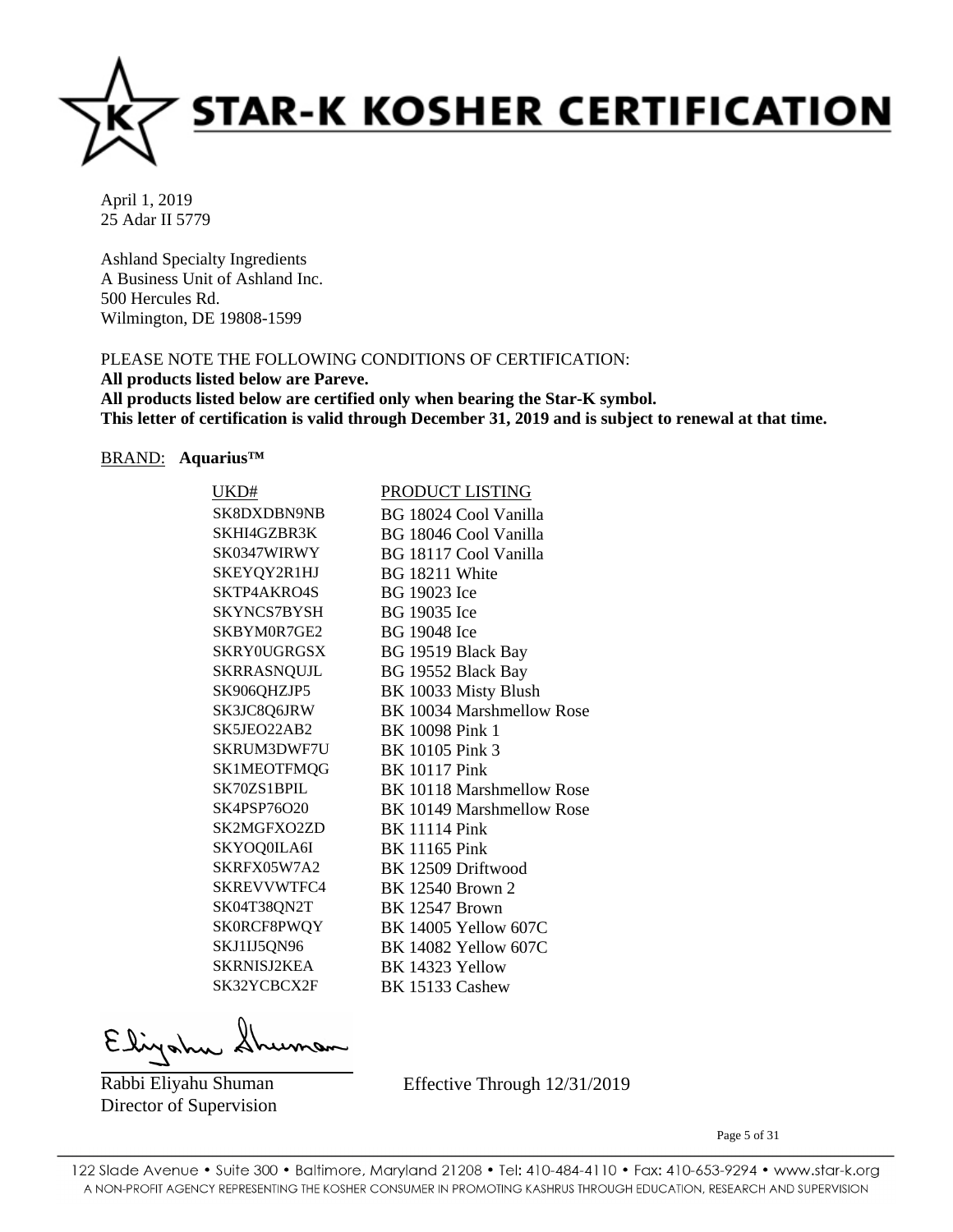

Ashland Specialty Ingredients A Business Unit of Ashland Inc. 500 Hercules Rd. Wilmington, DE 19808-1599

# PLEASE NOTE THE FOLLOWING CONDITIONS OF CERTIFICATION:

**All products listed below are Pareve.**

**All products listed below are certified only when bearing the Star-K symbol. This letter of certification is valid through December 31, 2019 and is subject to renewal at that time.**

#### BRAND: **Aquarius™**

| UKD#               | PRODUCT LISTING                 |
|--------------------|---------------------------------|
| SK6QHJ12CN6        | <b>BK 15513 Cashew</b>          |
| <b>SKSH0HFIVAZ</b> | BK 16044 Alpine                 |
| SK7KREPB82Z        | BK 18005 Cool Vanilla           |
| <b>SKEIZETVWI3</b> | <b>BK 18240 White</b>           |
| SKE5WQ24A28        | BK 19123 Ice                    |
| SKNW7HMH4PG        | <b>BK 19125 Frost</b>           |
| <b>SKUPH5NTHR0</b> | BK 19215 Ice                    |
| SK8NIO08QCI        | BKG 11180 Charming Cherry Pearl |
| <b>SKGFVEIIYB3</b> | BKG 14120 Golden Appeal         |
| <b>SKICOKKPTKT</b> | BKG 16167 Endive Pearl          |
| SKBZ1BVHAH3        | BKG 17170 Aquamarine            |
| SK2VNN6662F        | BKG 17182 Cobalt                |
| SK3VKJDSX72        | BKG 18054 Cool Vanilla          |
| SK0MEA3U2YD        | BKG 19057 Ice                   |
| <b>SKFJPLFPWAB</b> | <b>BKG 19116 Clear</b>          |
| SKZPI8GVC51        | BKG 19179 Ice                   |
| SK3OZXYP8IX        | BKG 19243 Ice                   |
| SK29XKLIFU3        | BKG 19563 Shiny Nickel          |
| SKD4WPNTXH8        | BKG19560 Shiny Nickel           |
| SKWZIEP46VN        | BKP 11001 Autumn Red            |
| SKTYH1N2882        | <b>BKP 11072 Red</b>            |
| SKA610GMARG        | BKP 13021 Peach Mist            |
| SK7YP2SSDIK        | BKP 13065 Orange                |
| SK4DTG9OLNA        | BKP 13112 Orange                |
| <b>SK8NCN2HVPS</b> | BKP 14049 Sunrise Surprise      |

Elizahy

Rabbi Eliyahu Shuman Director of Supervision Effective Through 12/31/2019

Page 6 of 31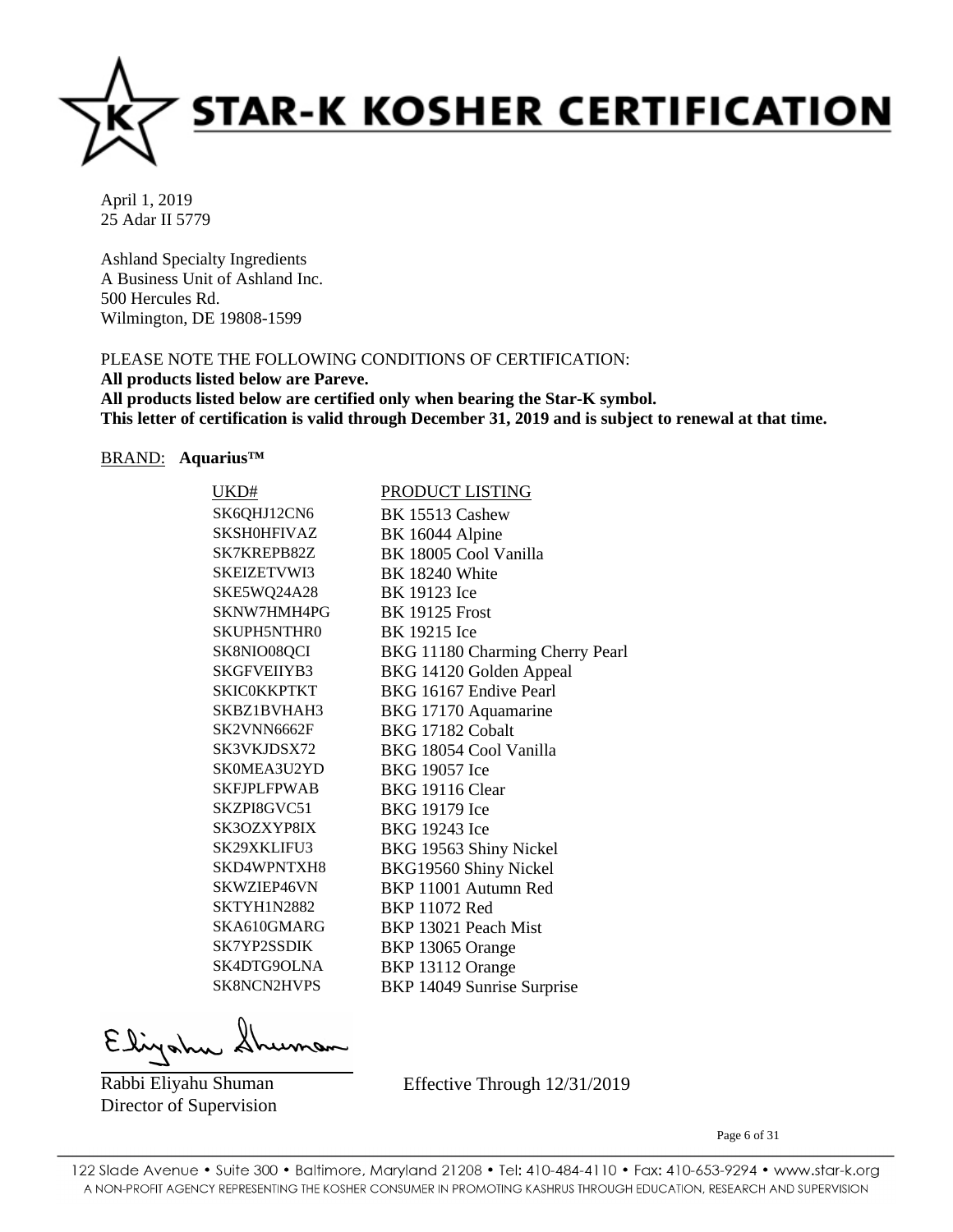

Ashland Specialty Ingredients A Business Unit of Ashland Inc. 500 Hercules Rd. Wilmington, DE 19808-1599

# PLEASE NOTE THE FOLLOWING CONDITIONS OF CERTIFICATION:

**All products listed below are Pareve.**

**All products listed below are certified only when bearing the Star-K symbol. This letter of certification is valid through December 31, 2019 and is subject to renewal at that time.**

#### BRAND: **Aquarius™**

| UKD#               | PRODUCT LISTING          |
|--------------------|--------------------------|
| SKQJCMFL3OU        | BKP 14119 Yellow         |
| SK4W61G9V7L        | BKP 17019 Azure Sky      |
| SKACM0AFS4C        | <b>BKP 17059 Blue</b>    |
| <b>SKYEB9RVDEL</b> | BKP 18027 Cool Vanilla   |
| SKL05A03LUT        | BKP 18029 Cool Vanilla   |
| SKBNEAYHE1S        | BKP 18034 Cool Vanilla   |
| SK5C6GTDHUD        | BKP 18061 Cool Vanilla   |
| SKB96VSQAHE        | BKP 18066 Cool Vanilla   |
| SKBGXR5WMFF        | BKP 18123 White          |
| SK6UHRFUM3O        | BKP 18184 Warm White     |
| <b>SK4ZLDVSFIJ</b> | <b>BKP 19025 Frost</b>   |
| SK3P5Y5QMKH        | <b>BKP</b> 19046 Ice     |
| SK4PSK4O6Q8        | <b>BKP</b> 19055 Ice     |
| SK99D5II0UQ        | <b>BKP 19076 Ice</b>     |
| SK5K9XYUCEF        | <b>BKP</b> 19105 Ice     |
| SK7GBFLC860        | <b>BKP 19115 Ice</b>     |
| SK6XKMOSJO0        | <b>BKP 19160 Ice</b>     |
| <b>SKWQZBFGCMF</b> | BKP 19220 Ice            |
| SKLVYRAF9N7        | BKP 19518 Soft Pumice    |
| SKVJVLI55F8        | <b>BKP 19523 Gray</b>    |
| SK4P40KIY4M        | <b>BKP 19538 Gray</b>    |
| <b>SK4X4114RVV</b> | BKT 11040 Real Raspberry |
| SK57D6BQ3DG        | BKT 12549 Chesnut        |
| SKRHEU62D1M        | BKT 14046 Cheesecake     |
| SK1QK6E1CA7        | BKT 14060 Cheesecake     |
|                    |                          |

Elizahu

Rabbi Eliyahu Shuman Director of Supervision Effective Through 12/31/2019

Page 7 of 31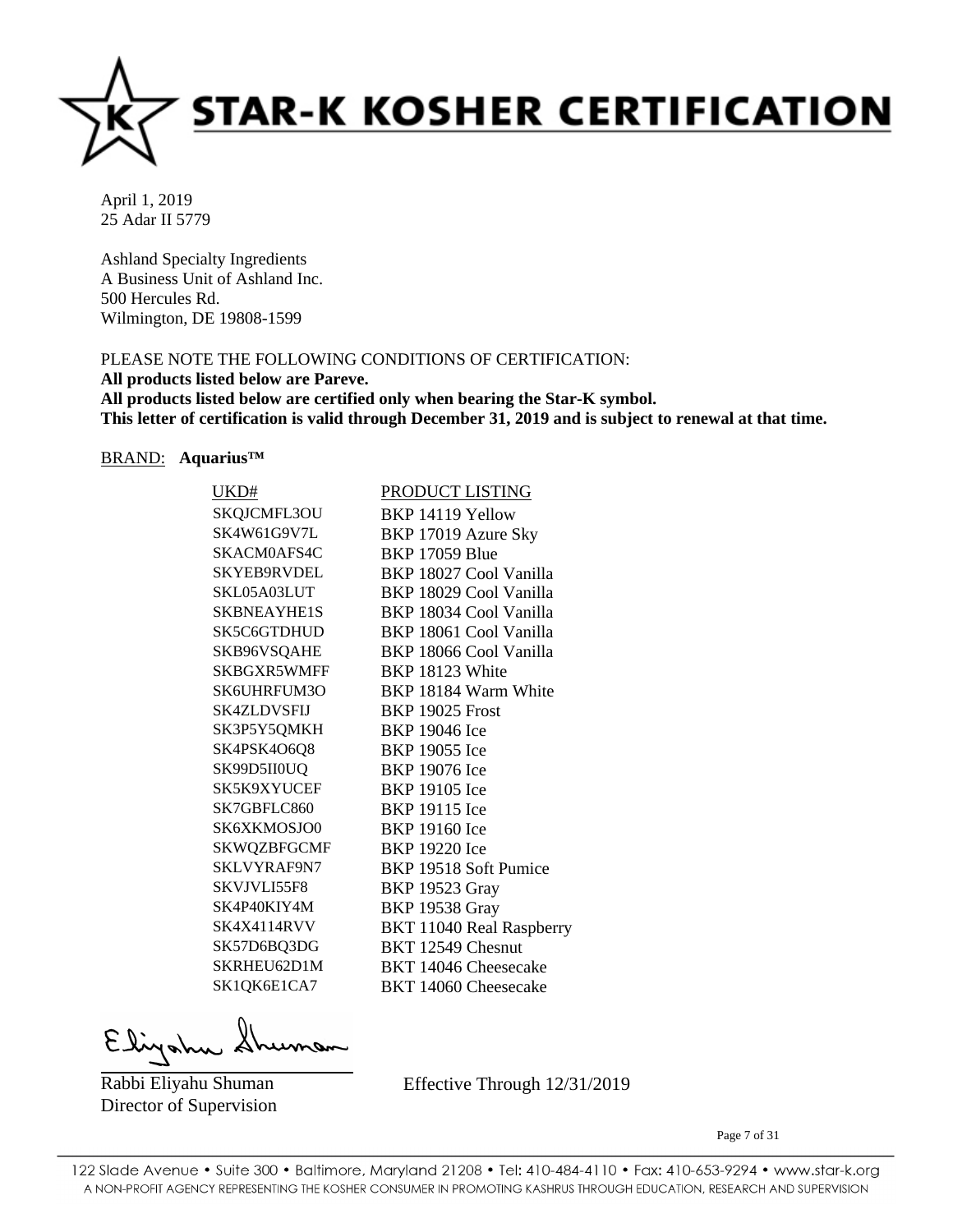

Ashland Specialty Ingredients A Business Unit of Ashland Inc. 500 Hercules Rd. Wilmington, DE 19808-1599

# PLEASE NOTE THE FOLLOWING CONDITIONS OF CERTIFICATION:

**All products listed below are Pareve.**

**All products listed below are certified only when bearing the Star-K symbol. This letter of certification is valid through December 31, 2019 and is subject to renewal at that time.**

# BRAND: **Aquarius™**

| UKD#               | <b>PRODUCT LISTING</b>       |
|--------------------|------------------------------|
| SKHR7QCL3H4        | BKT 14090 Golden Impression  |
| SKR6LM00JWM        | BKT 14152 Golden Crest Pearl |
| SKQJ4M7YJFT        | BKT 16054 Mystic             |
| SK19LUXQC9N        | BKT 16055 Green Apple        |
| <b>SKIGVCUIIV7</b> | BKT 17026 Azure Sky          |
| SKRSEA9AB9Q        | BKT 18015 Cool Vanilla       |
| SKTJIWNT8KL        | BKT 18198 Cool Vanilla       |
| SKJCG0LAMK5        | <b>BKT</b> 19027 Ice         |
| SK4YQ8YVXIT        | BM 18032 Cool Vanilla        |
| SKU011FRRCI        | BMG 18031 Cool Vanilla       |
| SK1SRXJHR2G        | BP 10091 Hot Pink            |
| SK7SW7LSS7T        | BP 10093 Salmon              |
| <b>SKFEXON8FG0</b> | <b>BP</b> 10135 Pink         |
| SK4WRJ94ZVN        | <b>BP</b> 10173 Pink         |
| SKS4MUWJXDX        | BP 10201 Pink Grapefruit     |
| SKQC38CHDD7        | <b>BP</b> 10211 Pink         |
| <b>SKFQMHXIOMZ</b> | <b>BP</b> 10212 Pink         |
| <b>SKZ1PSBXBOR</b> | <b>BP</b> 10219 Pink         |
| SK2W7X1MATI        | <b>BP 10222 Pink</b>         |
| SKKQNF2VI4A        | BP 11085 Red                 |
| SKH8NITI67G        | BP 12022 Bordeaux            |
| SKEA6ZHS1Q3        | BP 12517 Burnt Orange        |
| SK8H2HAENJS        | <b>BP 12526 Brown</b>        |
| SK8U01E7HCE        | BP 12565 Chestnut            |
| SKYTGWHMHFK        | BP 12566 Georgia Clay        |

Elizahu

Rabbi Eliyahu Shuman Director of Supervision Effective Through 12/31/2019

Page 8 of 31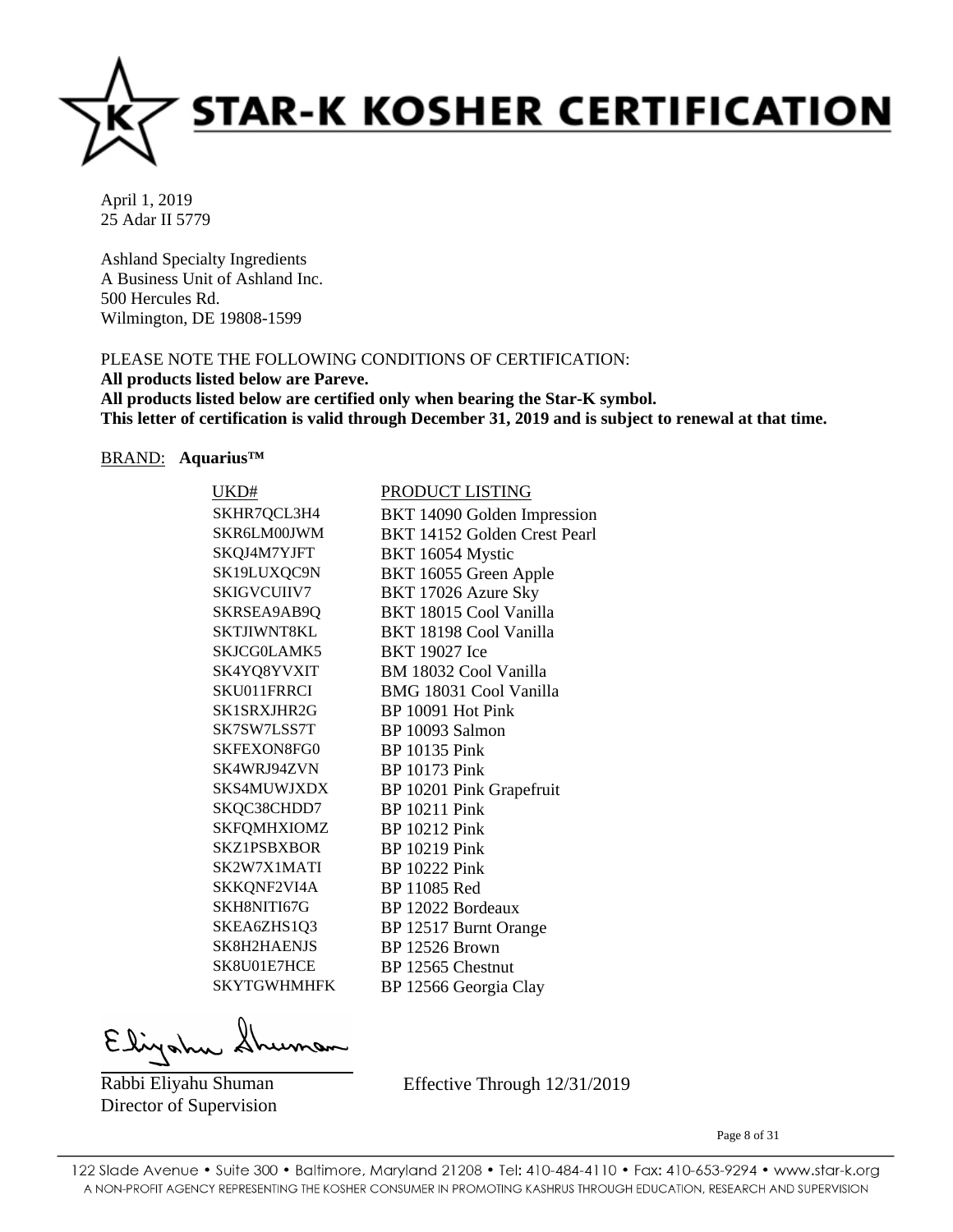

Ashland Specialty Ingredients A Business Unit of Ashland Inc. 500 Hercules Rd. Wilmington, DE 19808-1599

# PLEASE NOTE THE FOLLOWING CONDITIONS OF CERTIFICATION:

**All products listed below are Pareve.**

**All products listed below are certified only when bearing the Star-K symbol. This letter of certification is valid through December 31, 2019 and is subject to renewal at that time.**

#### BRAND: **Aquarius™**

| UKD#               | PRODUCT LISTING       |
|--------------------|-----------------------|
| SKD6D3R906I        | BP 12571 Brown        |
| SKQSY3PKRU4        | BP 12573 Brown        |
| <b>SKUU7935PG1</b> | BP 13025 Harvest Moon |
| SKAIKYTIDC1        | BP 13027 Peach Mist   |
| SK5KUUQPG5C        | BP 13082 Au Natural   |
| <b>SK8C0XI805C</b> | BP 13097 Market Melon |
| SKA9AZSU1SP        | BP 13129 Market Melon |
| SKDCN7TVK5T        | BP 13133 Market Melon |
| SK4Q8DA4PW9        | BP 13145 Market Melon |
| SKM920G7ZVI        | <b>BP 13164 Pink</b>  |
| <b>SK886WW9XOU</b> | <b>BP</b> 13165 Peach |
| SK2AKCDU1JE        | BP 13171 White Peach  |
| SK8VIW945FY        | BP 13173 Orange       |
| <b>SKE0CGIUVK0</b> | BP 13194 Peach Mist   |
| <b>SKMRNFWY3UV</b> | BP 14102 Cheesecake   |
| SKWXGYM2F9Z        | BP 14162 Yellow       |
| SKCGH53MJSF        | BP 14166 Cheesecake   |
| <b>SKUYRBERECM</b> | BP 14178 Cheesecake   |
| SKTZ0N9WAHY        | BP 14195 Banana Split |
| SKRTEBHPD4K        | BP 14207 Cheesecake   |
| SKNGGTUZC35        | BP 14249 Yellow       |
| SKARV42CDIB        | BP 14250 Yellow       |
| SKAJS5MX995        | BP 14254 Yellow       |
| SKQK5K8MO1U        | BP 14263 Cheesecake   |
| SKQAGU2ESV6        | BP 14269 Yellow       |
|                    |                       |

Elizahu

Rabbi Eliyahu Shuman Director of Supervision Effective Through 12/31/2019

Page 9 of 31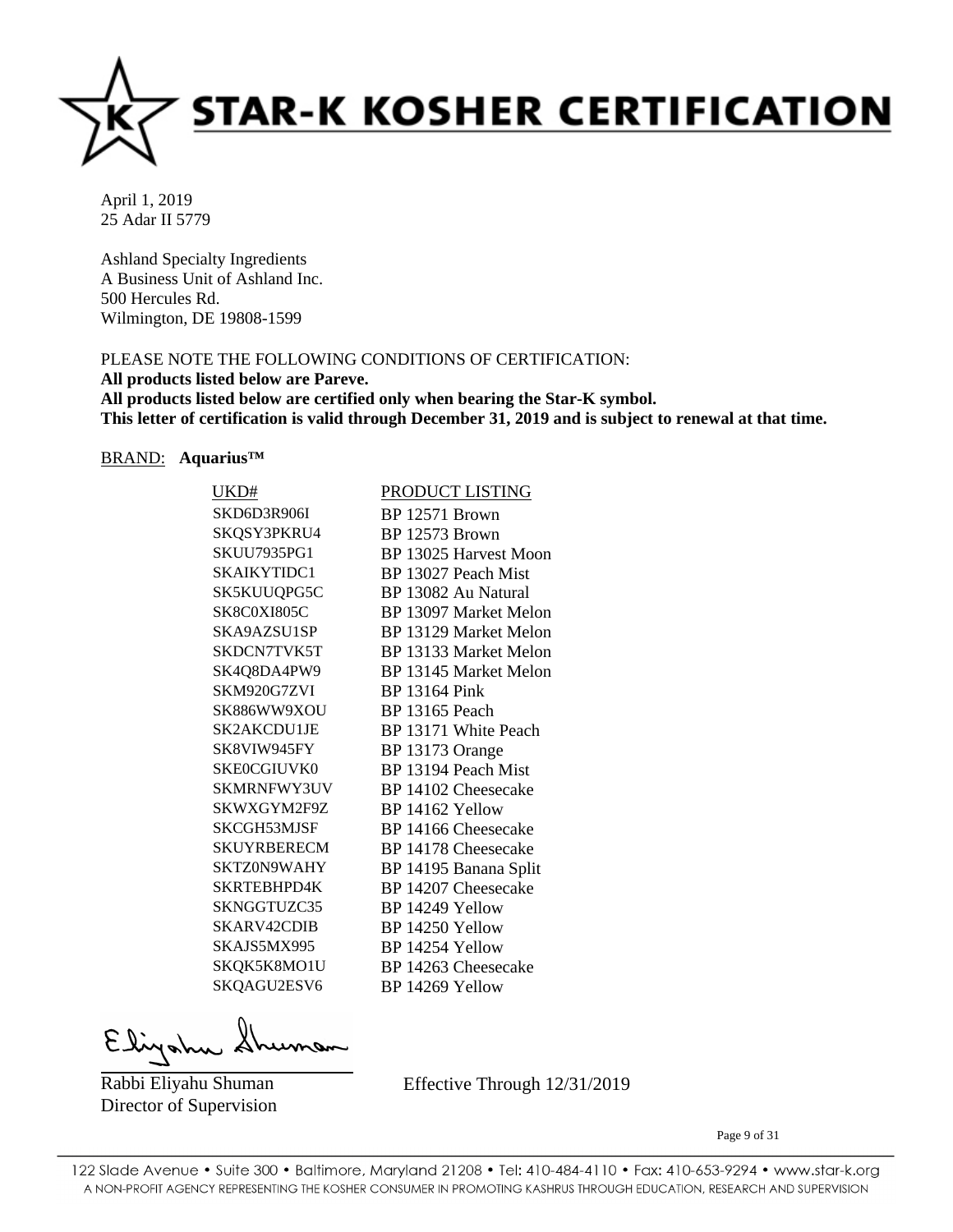

Ashland Specialty Ingredients A Business Unit of Ashland Inc. 500 Hercules Rd. Wilmington, DE 19808-1599

# PLEASE NOTE THE FOLLOWING CONDITIONS OF CERTIFICATION:

**All products listed below are Pareve.**

**All products listed below are certified only when bearing the Star-K symbol. This letter of certification is valid through December 31, 2019 and is subject to renewal at that time.**

#### BRAND: **Aquarius™**

| UKD#               | PRODUCT LISTING            |
|--------------------|----------------------------|
| SKJECKQ0A45        | BP 14273 Buttercup         |
| SKE4OEFVOR5        | BP 14278 Yellow            |
| SKSUV3KR2DA        | BP 14297 Golden Impression |
| SKH0X82DK73        | BP 14321 Bavarian Cream    |
| SKQRMNZK1HN        | BP 14324 Golden Crest      |
| SKAVHV7NK75        | BP 14329 Yellow            |
| <b>SKLLPWYJDMK</b> | BP 14330 Yellow            |
| SKIE06FM6UQ        | BP 14331 Yellow            |
| SK5I9TS6S6X        | BP 14332 Yellow            |
| SK0PQ4L5BZ8        | BP 14336 Yellow            |
| SK5MFW692C7        | BP 15515 Cashew            |
| SKS18V9T2UT        | BP 15543 Cashew            |
| SKOQ1BWD849        | BP 15573 Butterscotch      |
| SKL47SZB9A9        | BP 16035 Cottage Green     |
| SKNDYVTP4N7        | BP 16046 Green Apple       |
| SK4WJYO7UG9        | BP 16092 Irish Mint        |
| SK97G6JVZFE        | <b>BP</b> 16133 Green      |
| SK7FWL30BBI        | <b>BP</b> 16160 Green      |
| SK0KKDUL6AG        | BP 16177 Pale Olive        |
| SKUAN34LTLC        | BP 17024 Blue Steel        |
| SK71KXW10JE        | BP 17043 Azure Sky         |
| SK5BWW65E8R        | BP 17046 Azure Sky         |
| SK71ISMI0SE        | BP 17057 Blue Moon         |
| SKPV5EZ1P2E        | BP 17058 Gulf Stream       |
| SK3MQM51NW6        | BP 17066 Blue Moon         |
|                    |                            |

Elizahu

Rabbi Eliyahu Shuman Director of Supervision Effective Through 12/31/2019

Page 10 of 31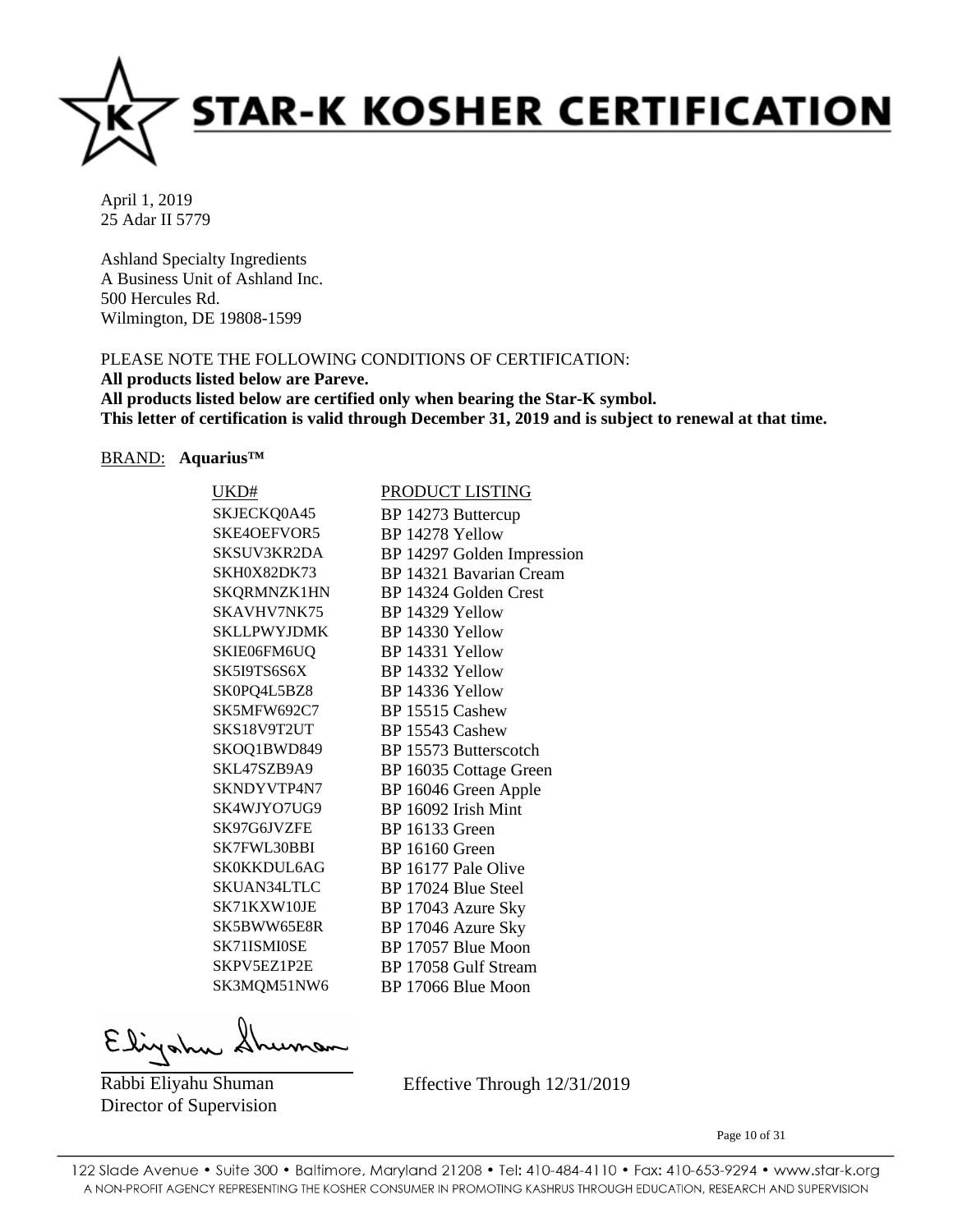

Ashland Specialty Ingredients A Business Unit of Ashland Inc. 500 Hercules Rd. Wilmington, DE 19808-1599

# PLEASE NOTE THE FOLLOWING CONDITIONS OF CERTIFICATION:

**All products listed below are Pareve.**

**All products listed below are certified only when bearing the Star-K symbol. This letter of certification is valid through December 31, 2019 and is subject to renewal at that time.**

# BRAND: **Aquarius™**

| UKD#               | PRODUCT LISTING           |
|--------------------|---------------------------|
| SKGAUHAR1CO        | BP 17131 Blue Moon        |
| <b>SKTGOBIBOAL</b> | <b>BP</b> 17132 Blue      |
| SKWM9HZ5024        | BP 17135 Wild Blue Yonder |
| SKSUIZWWI17        | BP 18023 Cool Vanilla     |
| SK28F3NFOZV        | BP 18033 Cool Vanilla     |
| SKJRBDXV2MI        | BP 18042 Schiffcoat White |
| SKGYLCTHH87        | BP 18044 Cool Vanilla     |
| SKANHP9F0ZJ        | BP 18045 Cool Vanilla     |
| <b>SKAVFMPVHJO</b> | BP 18075 Cool Vanilla     |
| <b>SKZXS1JQFBO</b> | BP 18092 Cool Vanilla     |
| SKTMRL0CL44        | BP 18093 Cool Vanilla     |
| SK6G0729WIM        | BP 18100 Cool Vanilla     |
| SKYA3CFSGON        | BP 18105 Cool Vanilla     |
| SK6IB2MM2KQ        | BP 18107 Cool Vanilla     |
| SKEAOC0G5FT        | BP 18111 Cool Vanilla     |
| SKWLVVCA35G        | BP 18114 Cool Vanilla     |
| SKWL9SWXN01        | BP 18146 White            |
| SKQF1GWD8C5        | BP 18191 Cool Vanilla     |
| SK6JOF0LS8P        | BP 18205 Cool Vanilla     |
| SKMSGL2NU80        | BP 18210 Cool Vanilla     |
| SKWH0O821VI        | BP 18226 Cool Vanilla     |
| <b>SKDIMUPOVJZ</b> | BP 18237 White            |
| SKRJ0T710TC        | BP 18239 Cool Vanilla     |
| SK3547I24BT        | BP 18247 Cool Vanilla     |
| SKNB2QDNLT0        | BP 18257 Cool Vanilla     |
|                    |                           |

Elizahu

Rabbi Eliyahu Shuman Director of Supervision Effective Through 12/31/2019

Page 11 of 31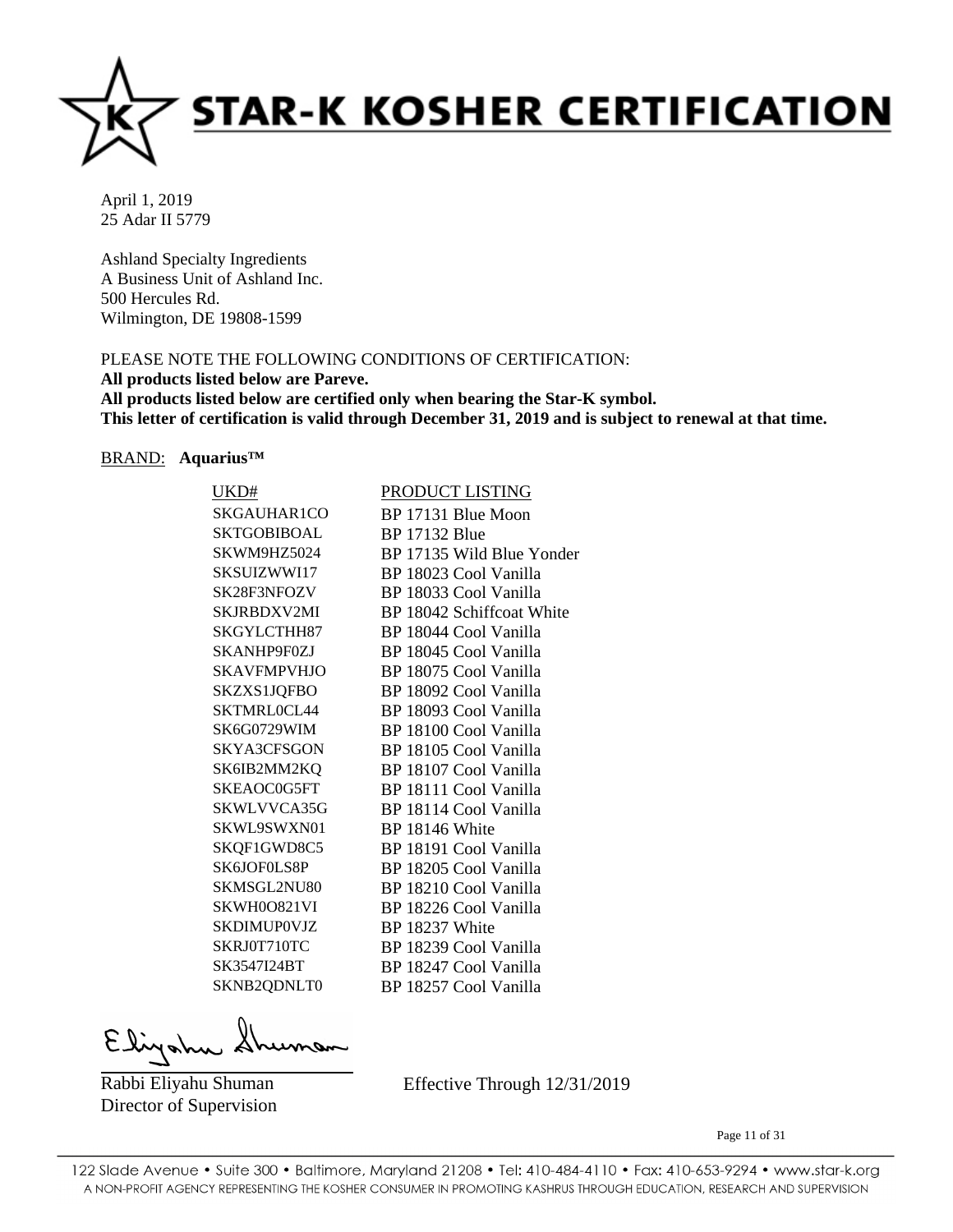

Ashland Specialty Ingredients A Business Unit of Ashland Inc. 500 Hercules Rd. Wilmington, DE 19808-1599

# PLEASE NOTE THE FOLLOWING CONDITIONS OF CERTIFICATION:

**All products listed below are Pareve.**

**All products listed below are certified only when bearing the Star-K symbol. This letter of certification is valid through December 31, 2019 and is subject to renewal at that time.**

#### BRAND: **Aquarius™**

| UKD#               | <b>PRODUCT LISTING</b>          |
|--------------------|---------------------------------|
| SKVQTQHT7D2        | BP 18259 White                  |
| SKTU6JQ2FQ8        | BP 19000 Ice                    |
| SKZX57ZHRNL        | <b>BP</b> 19008 Ice             |
| SKBUCC82UUY        | BP 19032 Ice                    |
| SKGP1FNH1HS        | BP 19041 Ice                    |
| SKJQY2T4B4G        | BP 19077 Schiffcoat Ice         |
| SKRAT7YMWC1        | BP 19100 Ice                    |
| SKNA3ATJQCQ        | <b>BP 19106 Frost</b>           |
| <b>SKENGKHZXCM</b> | BP 19136 Ice                    |
| SK8GR7R4CNJ        | BP 19156 Ice                    |
| SK2Y6ZL29GH        | BP 19208 Schiffcoat Vanilla Ice |
| SKC10C7VHFW        | BP 19517 Soft Pumice            |
| SKHA017CTIF        | BP 19527 Smokey Mountain        |
| SKOK6OIS3UC        | BP 19531 Gray Wonder            |
| SKXG58G2QKP        | BP 19547 Platinum               |
| SKWNMTASD1R        | BP 19559 Silver Fox             |
| <b>SKYRHDPNQJO</b> | <b>BP</b> 19810 Lilac           |
| <b>SKWMRJPMWJN</b> | <b>BP 19815 Plum</b>            |
| SKRHI4HXZ94        | <b>BP</b> 19817 Lilac           |
| SKE8JXEPPYY        | <b>BP19527 Smokey Mountain</b>  |
| SKREQSBNU7H        | BPG 18207 Schiffcoat White      |
| SK7XV5AHZ9K        | <b>BPP 212507 Brown</b>         |
| SK22UNUIK0C        | BPW 14243 Barvarian Cream       |
| SK6KFR96WU6        | BPW 17071 Azure Sky             |
| <b>SKAYBLJPBQK</b> | <b>BPW 19124 Ice</b>            |
|                    |                                 |

Elizahu

Rabbi Eliyahu Shuman Director of Supervision Effective Through 12/31/2019

Page 12 of 31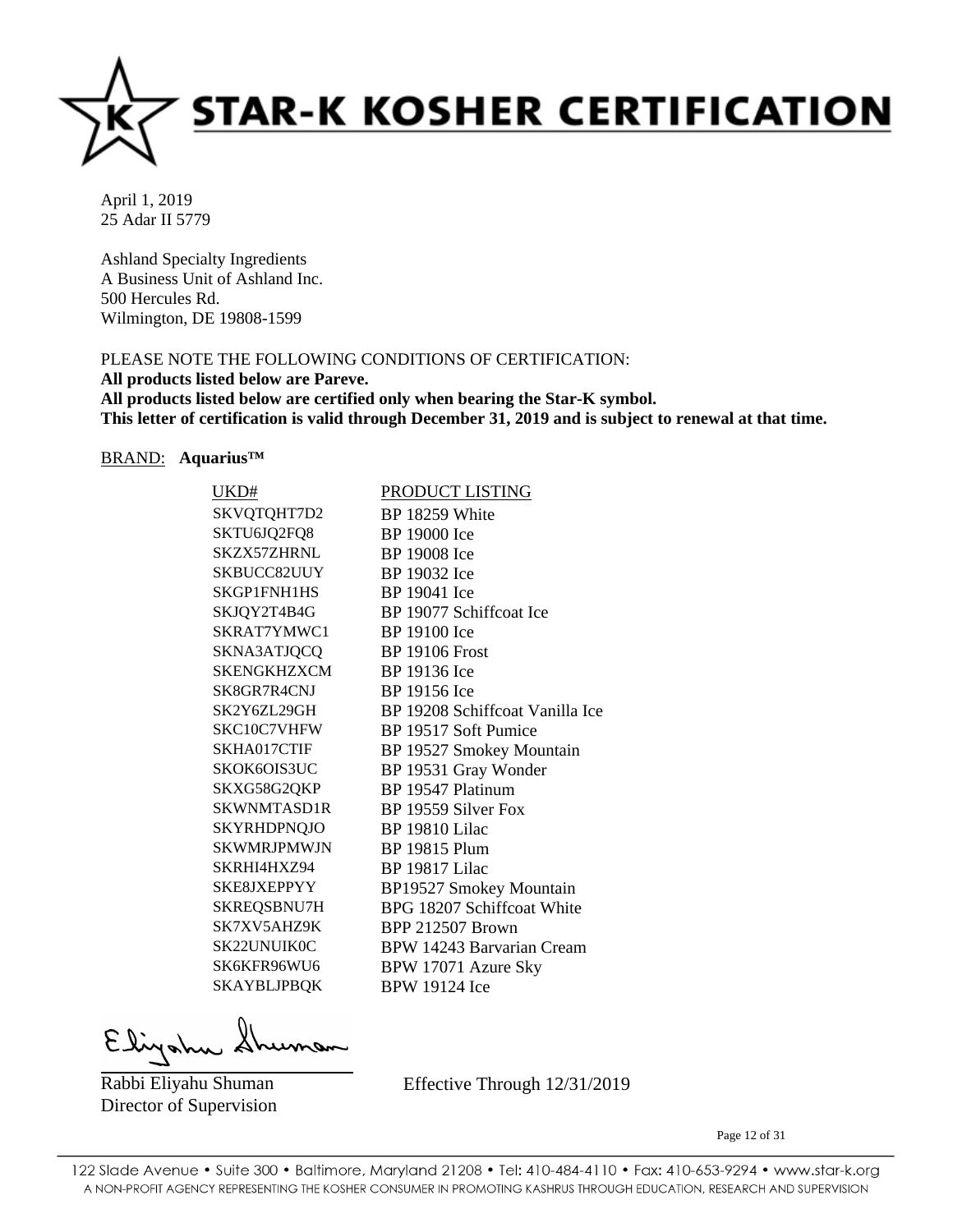

Ashland Specialty Ingredients A Business Unit of Ashland Inc. 500 Hercules Rd. Wilmington, DE 19808-1599

# PLEASE NOTE THE FOLLOWING CONDITIONS OF CERTIFICATION:

**All products listed below are Pareve.**

**All products listed below are certified only when bearing the Star-K symbol. This letter of certification is valid through December 31, 2019 and is subject to renewal at that time.**

#### BRAND: **Aquarius™**

| UKD#               | PRODUCT LISTING           |
|--------------------|---------------------------|
| SK55BVFMP77        | BPW 19554 Woodstock       |
| SKW7V1IV6QS        | BT 10006 Hot Pink         |
| SK7RBPYN733        | BT 10013 Rose Water       |
| SK2C1TLMFPQ        | BT 10017 Misty Blush      |
| SKDS3ZLNUV8        | BT 10019 Marshmellow Rose |
| SKM54S9YIYV        | BT 10112 Cherry Blossom   |
| SKP6R19BNEB        | BT 10122 Misty Blush      |
| SKGX4XLY2W5        | <b>BT</b> 10215 Pink      |
| SK5GVCW10OQ        | BT 11009 Charming Cherry  |
| <b>SKCIH7PJHIT</b> | BT 11011 Candied Apple    |
| SKRWP7UINZJ        | BT 11015 Desert Rock      |
| SK4QXDMMEGJ        | BT 11021 Real Raspberry   |
| SK43GEBGFKT        | BT 11024 Brandywine       |
| SK5NMPJ9X9X        | BT 11030 Ruby Dusk        |
| <b>SKLVZPGXCLA</b> | BT 11080 Gum Drop         |
| SKONR5H8R1R        | BT 11116 Pale Blossom     |
| <b>SK68VI13N84</b> | BT 11141 Georgia Clay     |
| SKGPT06DXXZ        | BT 11185 Desert Rock      |
| SKV8TJ51OT0        | BT 12516 Burnt Orange     |
| SKRQ9GYSGKT        | BT 12530 Bordeaux         |
| SKZF0ADPV14        | <b>BT</b> 12572 Brown     |
| SKET449NA1D        | BT 13004 Nectarine        |
| SKJI55JF3QZ        | BT 13005 Papaya Whip      |
| SKGD6MX1C9S        | BT 13020 Peach Mist       |
| SKD21TBYWNK        | BT 13082 AU Natural       |
|                    |                           |

Elizahu

Rabbi Eliyahu Shuman Director of Supervision Effective Through 12/31/2019

Page 13 of 31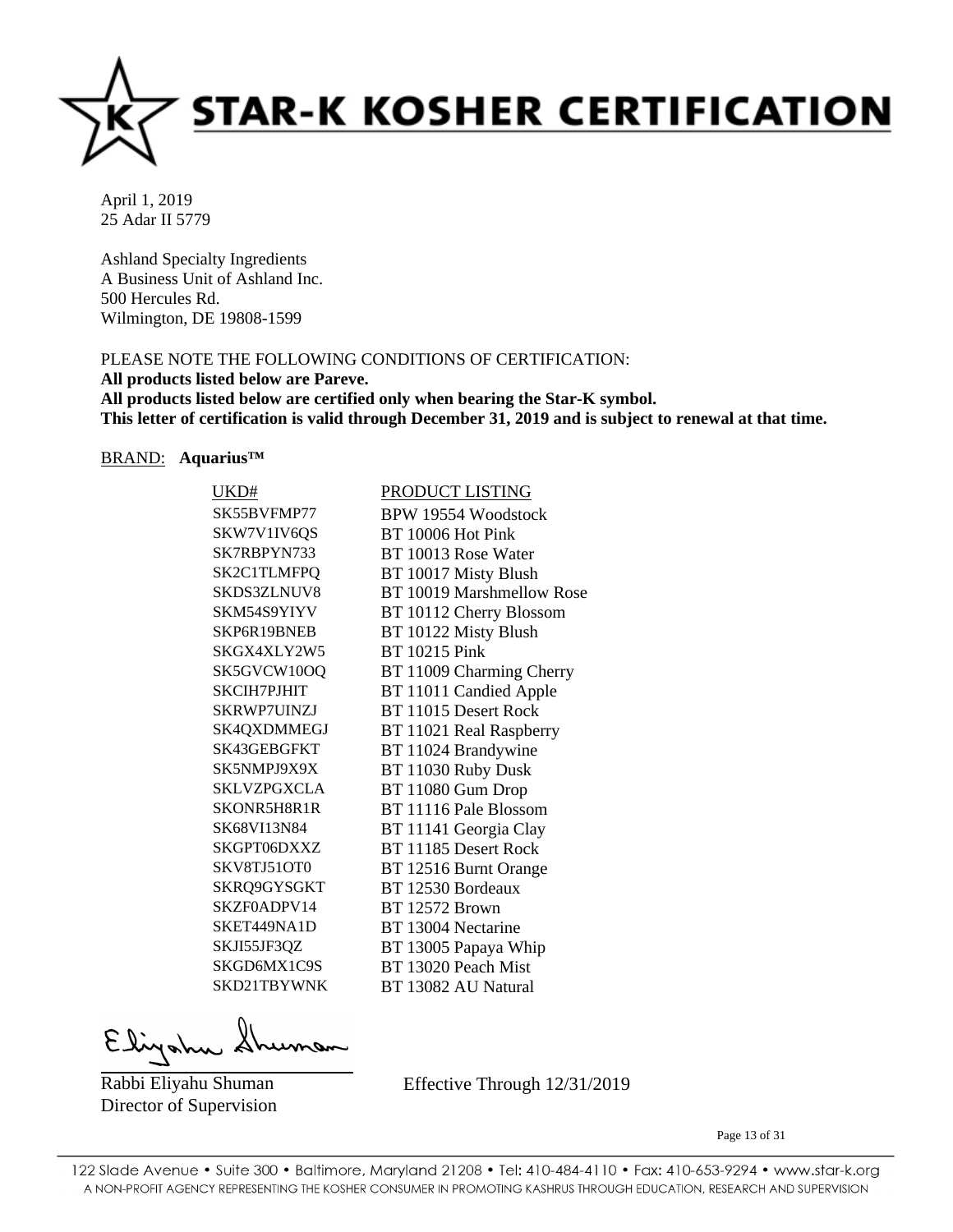

Ashland Specialty Ingredients A Business Unit of Ashland Inc. 500 Hercules Rd. Wilmington, DE 19808-1599

# PLEASE NOTE THE FOLLOWING CONDITIONS OF CERTIFICATION:

**All products listed below are Pareve.**

**All products listed below are certified only when bearing the Star-K symbol. This letter of certification is valid through December 31, 2019 and is subject to renewal at that time.**

#### BRAND: **Aquarius™**

| UKD#               | PRODUCT LISTING            |
|--------------------|----------------------------|
| SK3NEWFT6V9        | BT 13093 Nectarine         |
| SKS5RXUTZG2        | BT 13114 Ambrosia          |
| <b>SKOR0TPMKLM</b> | BT 13125 Ambrosia          |
| SKQF3URQF30        | BT 13188 Tiger Lily        |
| SK05DUPWBNR        | BT 13200 Orange            |
| SK4KEDSVCU9        | BT 13202 Orange            |
| SK2UQGIMRPU        | BT 14000 Gold Burst        |
| SKH7G1CC1NP        | BT 14006 Yuma Gold         |
| SKVJJT9HZ4I        | BT 14008 Cheesecake        |
| SK7R423L44G        | BT 14011 Dijon             |
| SKSAXCF5VQL        | BT 14013 Honey Glow        |
| SKFW44DAVZD        | BT 14026 Citron            |
| <b>SKXVLK6UWAJ</b> | BT 14028 Acorn Yellow      |
| <b>SKX7IUEULI6</b> | BT 14038 Tuscan Sun        |
| SKUYK1HD5MY        | BT 14066 Golden Crest      |
| SK0TVT888YJ        | BT 14067 Cheescake         |
| SKCX8ZTY2FI        | BT 14068 Pumpkin Seed      |
| SKPYH6LR84N        | BT 14069 Hay Day           |
| SKYS3Z4Z7MZ        | BT 14070 Golden Appeal     |
| SKHW53BSH8D        | BT 14071 Orange Zest       |
| <b>SKDYZE3VTFK</b> | BT 14131 Golden Impression |
| SKFP3W3RBYZ        | BT 14132 Yuma Gold         |
| <b>SKMGOAADNEJ</b> | BT 14145 Orange Delight    |
| SKRIVDPIG4T        | BT 14149 Gold Burst        |
| SK5L2ITWGRH        | BT 14150 Yuma Gold 1235C   |
|                    |                            |

Elizahu

Rabbi Eliyahu Shuman Director of Supervision Effective Through 12/31/2019

Page 14 of 31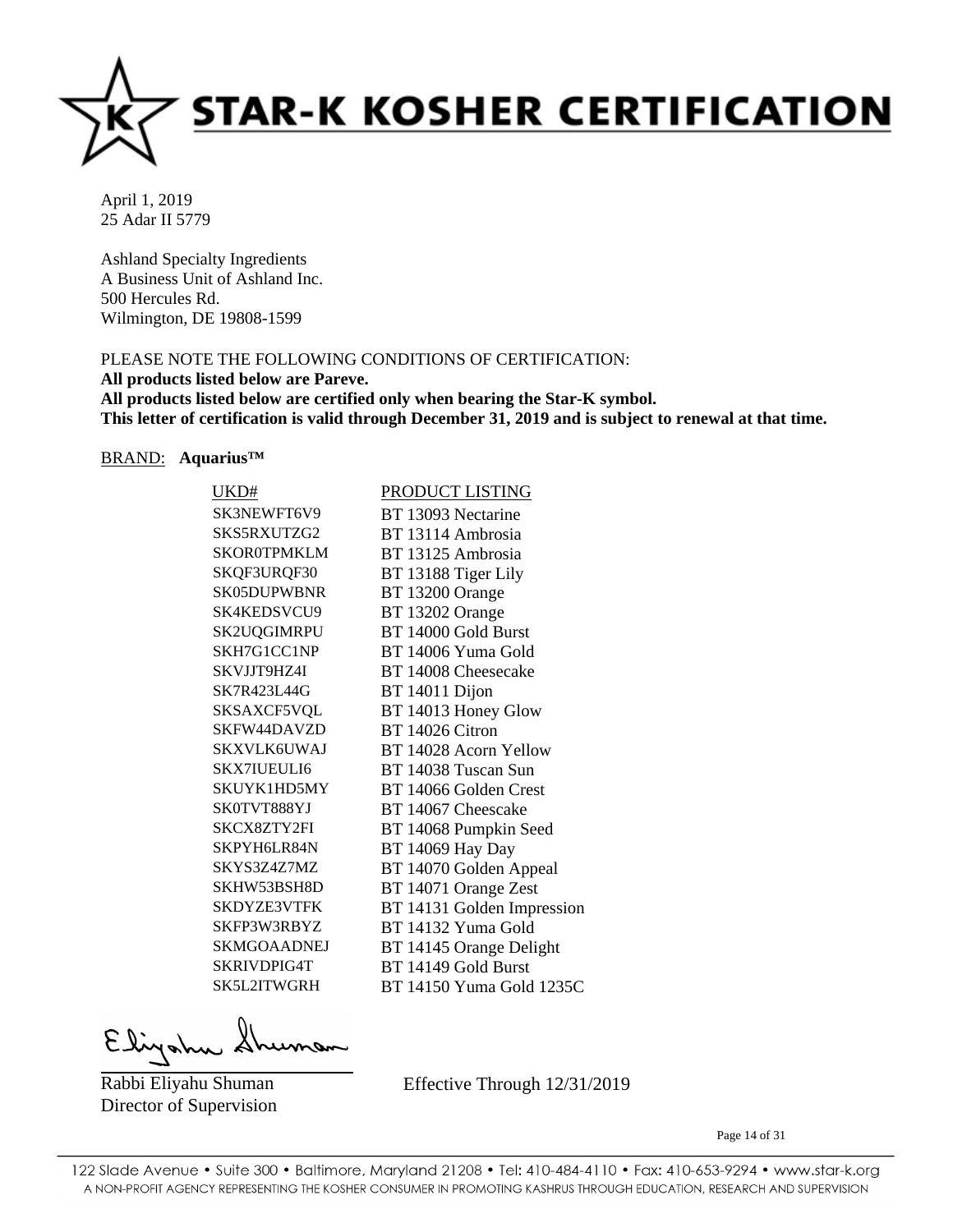

Ashland Specialty Ingredients A Business Unit of Ashland Inc. 500 Hercules Rd. Wilmington, DE 19808-1599

# PLEASE NOTE THE FOLLOWING CONDITIONS OF CERTIFICATION:

**All products listed below are Pareve.**

**All products listed below are certified only when bearing the Star-K symbol. This letter of certification is valid through December 31, 2019 and is subject to renewal at that time.**

#### BRAND: **Aquarius™**

| UKD#               | <b>PRODUCT LISTING</b>     |
|--------------------|----------------------------|
| SKRA828VOBR        | BT 14181 Hay Day           |
| SK354NAUBFW        | BT 14186 Golden Glitter    |
| SKW2BBY0K0W        | BT 14197 Golden Impression |
| <b>SKILXEP6MTS</b> | BT 14202 Yuma Gold         |
| SKOVL02AD5D        | BT 14209 Cheesecake        |
| SKGV865TKN8        | BT 14245 Just Peachy       |
| SK64H87GN2P        | BT 14294 Banana Split      |
| SKED6PS6755        | BT 14327 Yellow            |
| SK4S29F1SME        | BT 14333 Fennel Seed       |
| SK1OLIRF93B        | BT 14339 Yellow            |
| SKX7M926N77        | BT 15504 Doe Skin          |
| <b>SKACLTFZAUU</b> | <b>BT</b> 15575 Beige      |
| SKS7AR1H4G0        | BT 16003 Apple Mint        |
| SKOUAFMO1QA        | BT 16007 Peridot           |
| SKX8RHZT381        | BT 16011 Kelly Green       |
| SKMCGHJE3ZI        | BT 16025 Clover Mist       |
| SKZPSGIH47A        | BT 16027 Seaweed           |
| SKWK0L2Y4WU        | BT 16035 Cottage Green     |
| <b>SK0MLQZDBMW</b> | BT 16047 Oregano           |
| SK65XUJAFBR        | BT 16080 Apple Mint        |
| SKDYL150W3M        | BT 16087 Apple Mint        |
| SKEO691SAWY        | BT 16100 Pea Green         |
| <b>SKSJROA4EKJ</b> | BT 16113 Olive Martini     |
| SK1INP4FDP6        | BT 16145 Pea Green         |
| SKBEM5TPXRR        | BT 16173 Summer Pear       |
|                    |                            |

Elizahu

Rabbi Eliyahu Shuman Director of Supervision Effective Through 12/31/2019

Page 15 of 31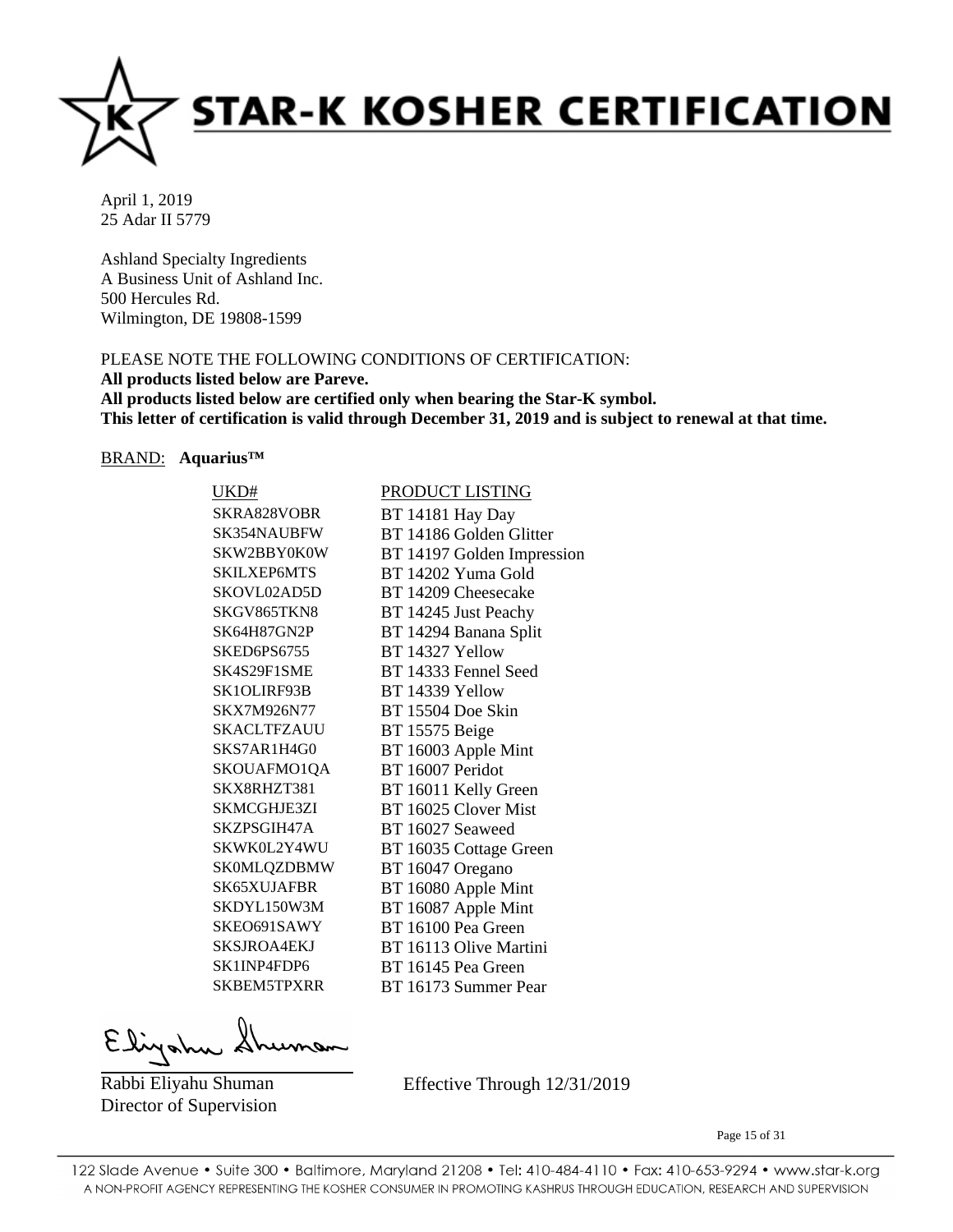

Ashland Specialty Ingredients A Business Unit of Ashland Inc. 500 Hercules Rd. Wilmington, DE 19808-1599

# PLEASE NOTE THE FOLLOWING CONDITIONS OF CERTIFICATION:

**All products listed below are Pareve.**

**All products listed below are certified only when bearing the Star-K symbol. This letter of certification is valid through December 31, 2019 and is subject to renewal at that time.**

#### BRAND: **Aquarius™**

| UKD#               | PRODUCT LISTING           |
|--------------------|---------------------------|
| SKG2N5MBLPP        | <b>BT</b> 16180 Green     |
| SKNU1BJEKK0        | BT 17002 Azure Sky        |
| SK8WSKD9X49        | BT 17003 Robins Egg       |
| SKA8HNKGW6V        | BT 17009 Blue Moon        |
| <b>SKOWFONMBMY</b> | BT 17010 Wild Blue Yonder |
| SK65CFPDN9P        | BT 17022 Blue Moon        |
| SK4JFM4G0MG        | BT 17049 Ice Castle       |
| <b>SKRPURMTFQT</b> | BT 17093 Blue Moon        |
| SKG9ZVIBOV7        | BT 17100 Robin's Egg      |
| SKLYES7N80O        | BT 17111 Wild Blue Yonder |
| SKZD8MB5XXG        | BT 17116 Gulf Stream      |
| SK5K9VQ2SZ3        | BT 17129 Wild Blue Yonder |
| SK2U4K3C9LR        | BT 17157 Gulf Stream      |
| SKP5SKH8DO3        | BT 17166 Bermuda Blue     |
| SKFAZ4ED3YF        | BT 17174 Gulf Stream      |
| SK13AHTQ49V        | BT 18000 Cool Vanilla     |
| SKNXQDEXAW4        | BT 18009 Cool Vanilla     |
| <b>SKUAFB7LDEY</b> | BT 18016 Cool Vanilla     |
| SKA224ZJ4VG        | BT 18115 Cool Vanilla     |
| SK13HZJYKGL        | BT 18151 White            |
| <b>SK6TMGWIUVW</b> | BT 18172 Warm White       |
| SKC1DQUI4M2        | BT 18224 Cool Vanilla     |
| SKBH7C58W2C        | BT 18233 Cool Vanilla     |
| SKMML5ZB8VJ        | BT 19001 Ice              |
| <b>SKKSGMIK0LX</b> | BT 19031 Ice              |
|                    |                           |

Elizahu

Rabbi Eliyahu Shuman Director of Supervision Effective Through 12/31/2019

Page 16 of 31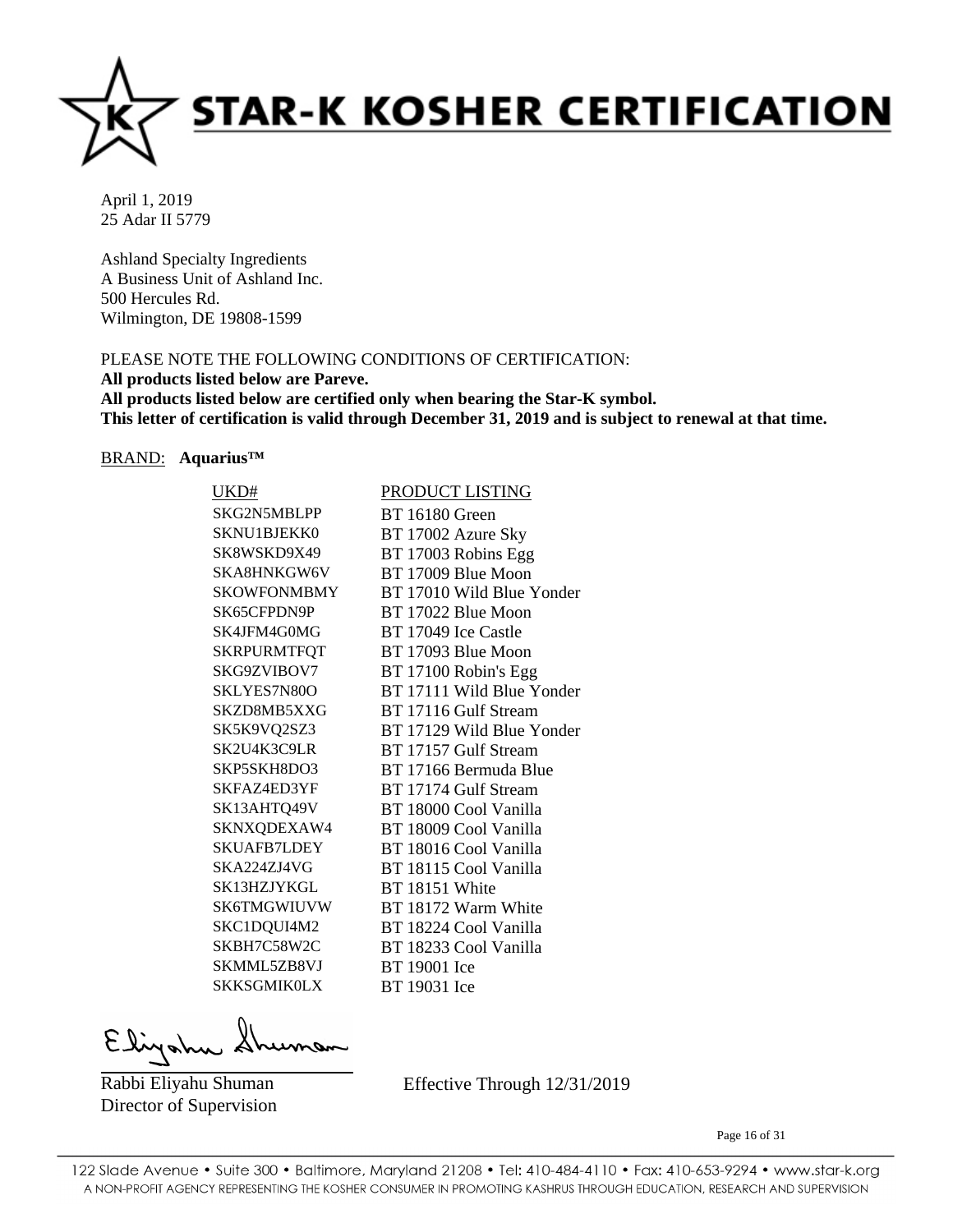

Ashland Specialty Ingredients A Business Unit of Ashland Inc. 500 Hercules Rd. Wilmington, DE 19808-1599

# PLEASE NOTE THE FOLLOWING CONDITIONS OF CERTIFICATION:

**All products listed below are Pareve.**

**All products listed below are certified only when bearing the Star-K symbol. This letter of certification is valid through December 31, 2019 and is subject to renewal at that time.**

#### BRAND: **Aquarius™**

| UKD#               | <b>PRODUCT LISTING</b>            |
|--------------------|-----------------------------------|
| <b>SKLF2SHTHQH</b> | <b>BT</b> 19059 Gray              |
| SK4N48UCIZY        | <b>BT 19063 Frost</b>             |
| SKPG65QR01P        | BT 19533 Silver City              |
| SKYFNE40H1W        | <b>BT</b> 19754 Lilac             |
| SKQMU8VZSBB        | BT 19759 Amethyst                 |
| SKAICB39YGJ        | BT 19790 Violet Crush             |
| <b>SKAGLOTPMTY</b> | BT 19799 Lavender                 |
| SK8NB0RRWX3        | BT 19800 Vibrant Orchid           |
| SKFYAKCLRW6        | BTW 11147 Georgia Clay            |
| SKCJ0HBAZH4        | BTW 11150 Desert Rock             |
| SKN41RO582H        | BX 14055 Nycomed Yellow           |
| SKH438JOQIF        | BX 18235 Cool Vanilla             |
| <b>SKWZBERDQOU</b> | <b>BY 10218 Pink</b>              |
| SK45I3AT9AG        | BY 11156 Georgia Clay             |
| SKK91XRKC1S        | BY 14264 Dijon                    |
| SKN3LDZB4PB        | BY 14335 Yellow                   |
| SKLY7414NUS        | BY 15546 Desert Suede             |
| SKI255NUU2A        | <b>BY 17185 Blue</b>              |
| SKZ4EEHJI3B        | BY 18258 Cool Vanilla             |
| SKXC62XCQ8R        | $C-6059$                          |
| SKOSDZLZID8        | CDP 12555 Rich Earth              |
| SKQXKDJ6DIW        | CDP 18223 Cool Vanilla            |
| SKUBWBZC11M        | Control ENA MAP318030 CL          |
| <b>SKXJLDSEB0F</b> | Control Ena May 118046 White Bulk |
| SKQP67H80T2        | CT 19026 Ice                      |
|                    |                                   |

Elizahu

Rabbi Eliyahu Shuman Director of Supervision Effective Through 12/31/2019

Page 17 of 31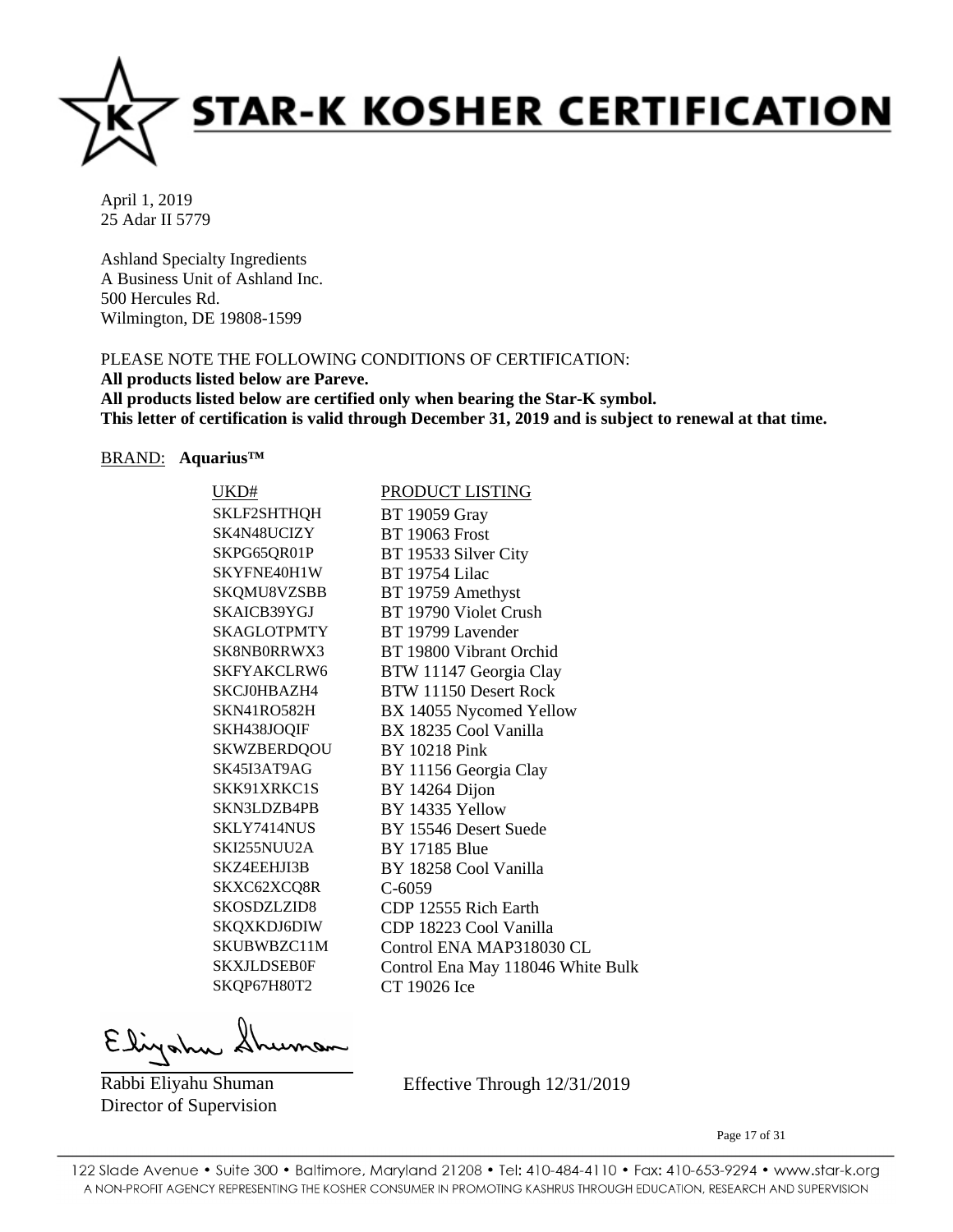

Ashland Specialty Ingredients A Business Unit of Ashland Inc. 500 Hercules Rd. Wilmington, DE 19808-1599

# PLEASE NOTE THE FOLLOWING CONDITIONS OF CERTIFICATION:

**All products listed below are Pareve.**

**All products listed below are certified only when bearing the Star-K symbol. This letter of certification is valid through December 31, 2019 and is subject to renewal at that time.**

#### BRAND: **Aquarius™**

| UKD#               | PRODUCT LISTING           |
|--------------------|---------------------------|
| <b>SKXVOFFL89L</b> | EG 19204 SRX-1 Ice        |
| SK3OMM2CAZN        | EKX 19102 SRX-2 Ice       |
| SKQN4FVT8C4        | EKX 19103 SRX-3 Ice       |
| <b>SKWBEY84UNL</b> | EKX 19166 SRX-3T Ice      |
| SK1F031G679        | EKX 19193 SRX-3 Ice       |
| SKZ6ZNAYV6K        | EKX 19210 SRX-2           |
| SKKPY6ER7E6        | <b>EKX 19213 Ice</b>      |
| <b>SKE3I44V988</b> | EKX 19219 SRX-2 Ice       |
| SKAOPLG23XQ        | EN SG 19265 Clear         |
| SKMNVJVLMR1        | EX 19093 SRX-1 Ice        |
| <b>SKVVJ7A2CRB</b> | EY 19019 Ice              |
| SKTLGOVGATU        | HSP BPP 314046 Yellow     |
| SKPU7HF847B        | <b>HSP BPP 411001 Red</b> |
| SKT64A82M0T        | HydraSperse 6059          |
| SKL2K75BHAU        | JC 10052 Rose Fusion      |
| SKYA7Y82QEX        | JC 14334 Honeycomb        |
| <b>SKESQJC5HUB</b> | JC 16149 Endive           |
| SK0BZJ4A0A2        | JC 16150 Eucalyptus       |
| SKJC34JYG48        | <b>JC 19776 Plum</b>      |
| SKL385G9BQ9        | KP 11115 Georgia Clay     |
| SKF4QWGFZG2        | KP 14065 Golden Glitter   |
| SKR01PCBWYM        | KX 10124 Misty Blush      |
| SKAL5N17A0S        | KX 11118 Desert Rock      |
| <b>SKU8JG3DBOR</b> | KX 14214 Cheesecake       |
| SK0INDFYP74        | KX 19174 Ice              |
|                    |                           |

Elizahu

Rabbi Eliyahu Shuman Director of Supervision Effective Through 12/31/2019

Page 18 of 31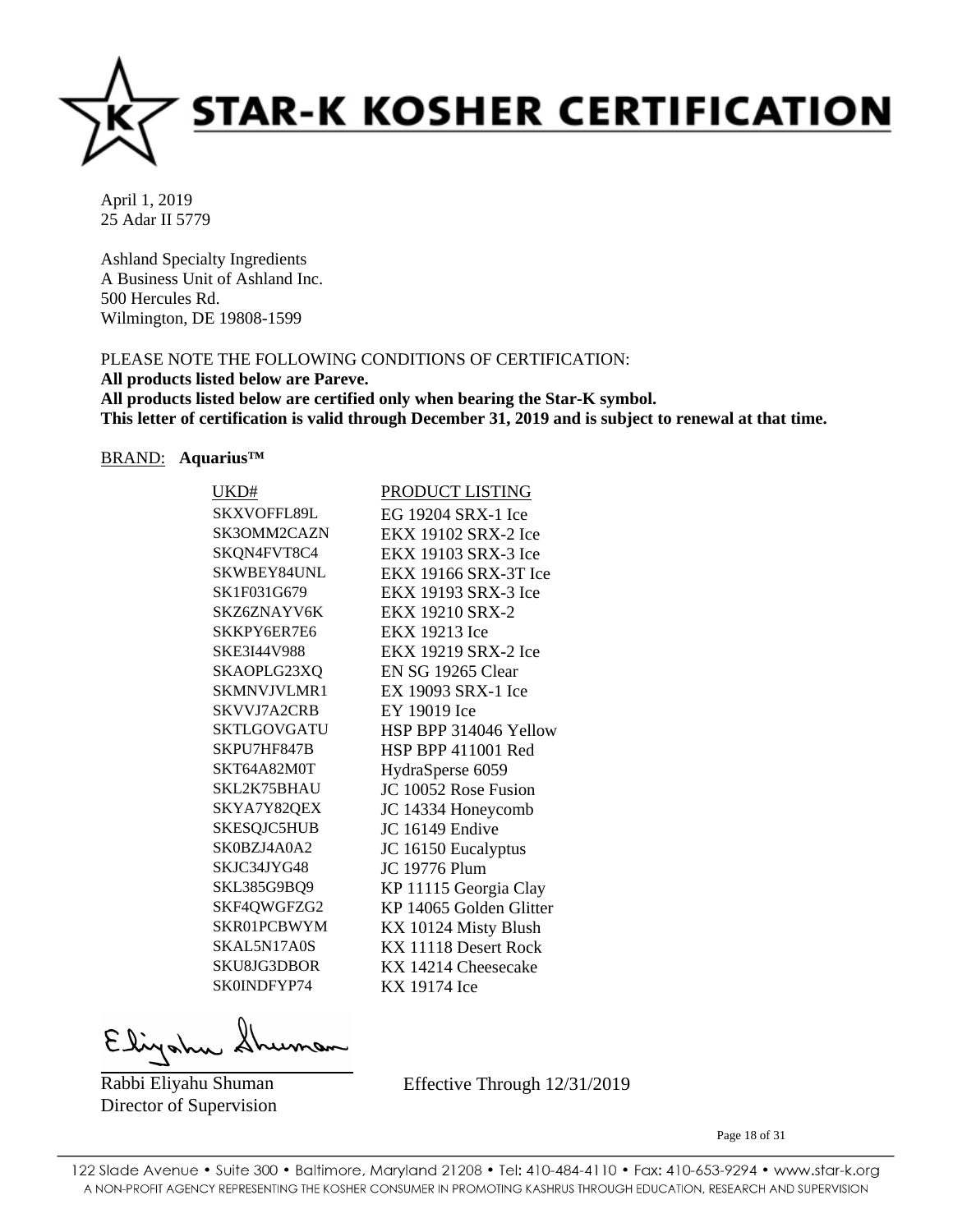

Ashland Specialty Ingredients A Business Unit of Ashland Inc. 500 Hercules Rd. Wilmington, DE 19808-1599

# PLEASE NOTE THE FOLLOWING CONDITIONS OF CERTIFICATION:

**All products listed below are Pareve.**

**All products listed below are certified only when bearing the Star-K symbol. This letter of certification is valid through December 31, 2019 and is subject to renewal at that time.**

#### BRAND: **Aquarius™**

| UKD#               | PRODUCT LISTING               |
|--------------------|-------------------------------|
| SK0655N96EM        | KX 19544 Shiny Nickle         |
| SK9G3PWYUY7        | MG 19050 Ice                  |
| SK4JNJ01AH2        | MG BGW 10131 Marshmellow Rose |
| SKGRXZZWJ5G        | MG BGW 10147 Pink Grapefruit  |
| <b>SK4CHXPHLO0</b> | MG BGW 13150 Au Naturel       |
| SK79LFYJ828        | MG BGW 14141 Golden Appeal    |
| SKPSA80QQHC        | MG BGW 14270 Golden Appeal    |
| SKD1C7N6YUX        | MG BGW 14271 Orange Zest      |
| SKEK4K9FFZ0        | MG BGW 16128 Fragile Fern     |
| SK6LHX3Y8OI        | MG BGW 16134 Oregano          |
| SKQ4TVP5E7I        | MG BGW 17168 Azure Sky        |
| SK1059EYPSL        | MG BGW 17177 Blue Moon        |
| <b>SKCFF5XXDRL</b> | MG BGW 17178 Gulf Stream      |
| SK1Q1UBEAQ7        | MG BGW 17179 Blue Steel       |
| SKKHTFZRX8B        | MG BGW 18179 Cool Vanilla     |
| SK2123SI2Z7        | MG BGW 18201-2 Cool Vanilla   |
| SKOPXTIOQ71        | MG BGW 18212 Cool Vanilla     |
| SKRA3YOQHTQ        | MG BGW 19176 Ice              |
| SK2DNNYD532        | MG BGW 19212 Ice              |
| <b>SKX2LICKRTL</b> | MG BPW 18189 Cool Vanilla     |
| SK29LN6J1J8        | MG BPW 19198 Ice              |
| SKME99FV5UN        | MG BPW 19561 Platinum         |
| SKCQME7D62V        | MG BPW 19562 Slate            |
| SKS3O1ZBGIC        | MG BTW 10179 Pink Flamingo    |
| SKEEN3XI9QE        | MG BTW 12250 Chestnut         |
|                    |                               |

Elizahu

Rabbi Eliyahu Shuman Director of Supervision Effective Through 12/31/2019

Page 19 of 31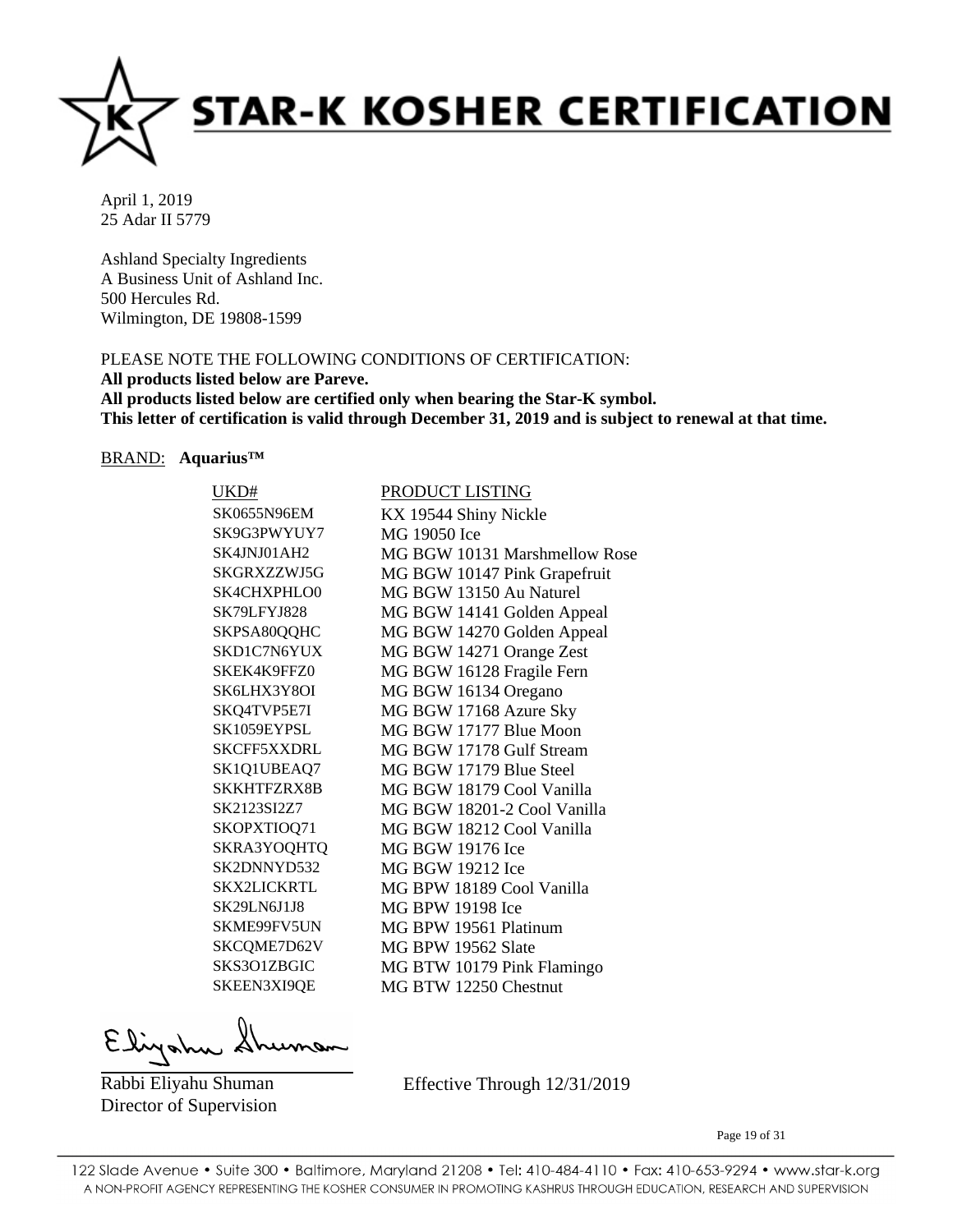

Ashland Specialty Ingredients A Business Unit of Ashland Inc. 500 Hercules Rd. Wilmington, DE 19808-1599

# PLEASE NOTE THE FOLLOWING CONDITIONS OF CERTIFICATION:

**All products listed below are Pareve.**

**All products listed below are certified only when bearing the Star-K symbol. This letter of certification is valid through December 31, 2019 and is subject to renewal at that time.**

#### BRAND: **Aquarius™**

| UKD#               | PRODUCT LISTING                     |
|--------------------|-------------------------------------|
| SK8E4YB0I6H        | MG BTW 12550 Chestnut               |
| SKFVHV40GP7        | MG BTW 17118 Aquamarine             |
| SK9O5CMEJGB        | MG BTW 17127 Ice Castle             |
| SKN1H0KM4ZL        | MG BTW 18177 Cool Vanilla           |
| <b>SKM3TJIXNXF</b> | MG BTW 18203 ARC White              |
| SKAE5NADJJ5        | <b>MG BTW 19171 Ice</b>             |
| SKM1ZPTEBTM        | NBTY BT 16047 Natural Green Coating |
| SKPNBW011IJ        | Nutra BPN119032 Clear               |
| SKOJB0ISM27        | OG BGW 18180 Cool Vanilla           |
| SKYA9FESYBV        | OG BGW 18216 Cool Vanilla           |
| SKTZ50O3ULR        | OG BGW 19177 Ice                    |
| SKP0FDM885B        | OG BGW 19218 Ice                    |
| <b>SKHZ39MUPGS</b> | OG BTW 18178 Cool Vanilla           |
| SKUG5057UPW        | OG BTW 19163 Ice                    |
| SKTFLZUKXX1        | OG BTW 19175 Ice                    |
| <b>SKSNS0HSDTN</b> | Preferred BAP616000 Green           |
| SKL4A5GMTJD        | Preferred Bpp 311041 Red Bulk       |
| SKTNPYV5MWH        | Preferred HSC BAG116006 GN          |
| SKW3MX1FPBW        | Preferred Hsc Bap 118043 White Bulk |
| SKNVJ3V0ERB        | Preferred Hsc Bap 118044 White Bulk |
| <b>SKJFFJWWZZF</b> | Preferred HSC BAP117018 BL          |
| SKR1HVSKDSW        | Preferred Hsc Bat 117031 Blue Bulk  |
| SKU8RFXQRMR        | Preferred Hsc Bat 117040 Blue Bulk  |
| SK2G7XIU8IB        | Preferred Hsc Bat 118018 White Bulk |
| SKZJDWS3I4T        | Preferred HSC BAX118020 WH          |
|                    |                                     |

Elizahu

Rabbi Eliyahu Shuman Director of Supervision Effective Through 12/31/2019

Page 20 of 31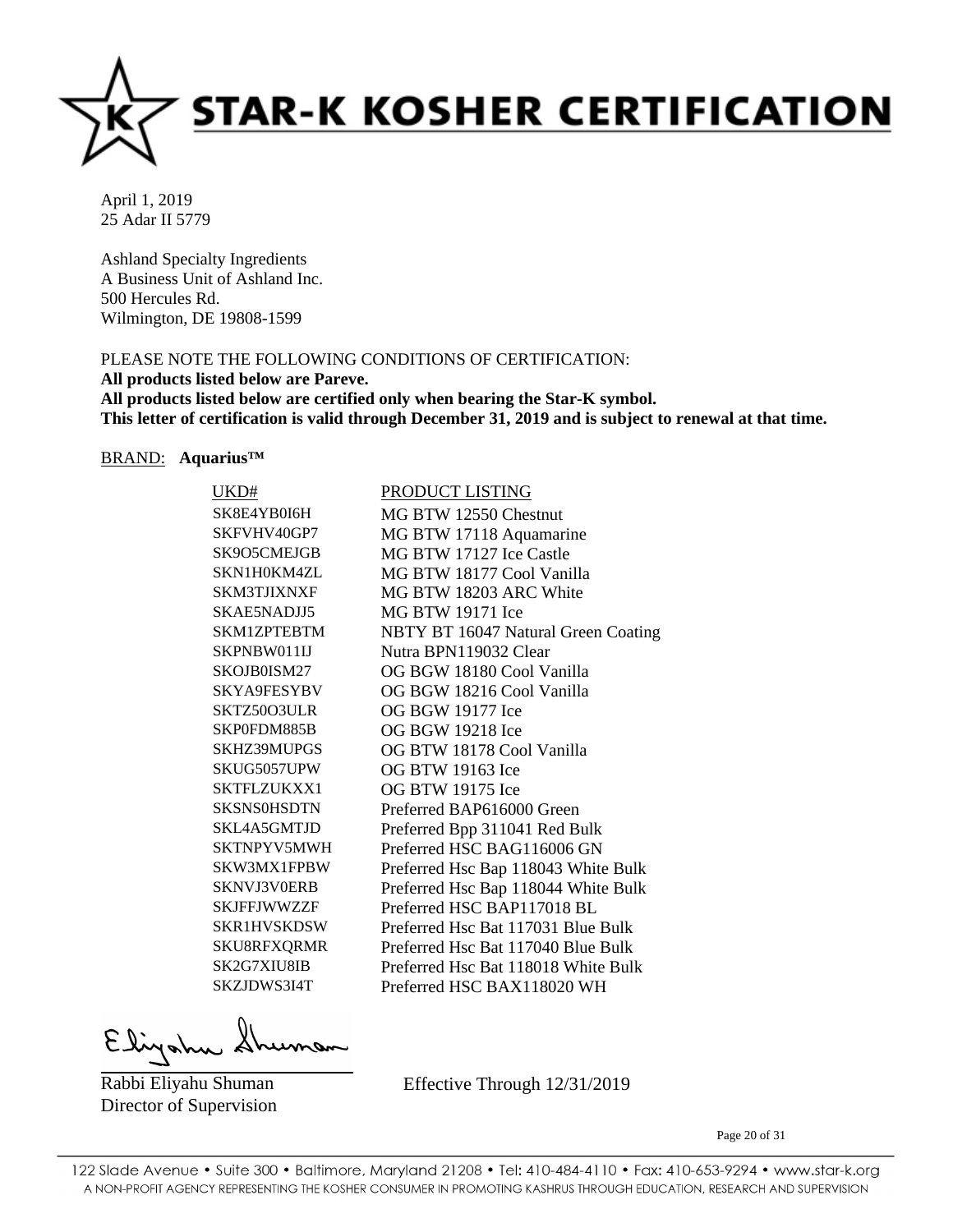

Ashland Specialty Ingredients A Business Unit of Ashland Inc. 500 Hercules Rd. Wilmington, DE 19808-1599

# PLEASE NOTE THE FOLLOWING CONDITIONS OF CERTIFICATION:

# **All products listed below are Pareve.**

**All products listed below are certified only when bearing the Star-K symbol. This letter of certification is valid through December 31, 2019 and is subject to renewal at that time.**

#### BRAND: **Aquarius™**

| UKD#               | PRODUCT LISTING                      |
|--------------------|--------------------------------------|
| <b>SKTRZRJSFFK</b> | Preferred Hsp Bpa 117035 Blue Bulk   |
| SK0H82QNLPA        | Preferred Hsp Bpp 114023 Yellow Bulk |
| SK0UP3G7INR        | Preferred Hsp Bpp 116022 Green Bulk  |
| SKHIHG1GT42        | Preferred Hsp Bpp 117037 Blue Bulk   |
| SK0WMUG3XJ7        | Preferred Hsp Bpp 314073 Yellow Bulk |
| SKYRJY2L66Z        | Preferred Hsp Bpp 317036 Blue Bulk   |
| SK5ZRE2MUII        | Preferred Hsp Bpp 410017 Pink Bulk   |
| SK3LZC73CY0        | Preferred Hsp Bpp 412506 Brown Bulk  |
| <b>SKKFWJFB6MC</b> | Preferred Hsp Bpp 414023 Yellow Bulk |
| SKPYZWHMYC4        | Preferred Hsp Bpp 414044 Yellow Bulk |
| SKRIJ4PPSUC        | Preferred Hsp Bpp 417037 Blue Bulk   |
| SK3Q3MHW8NI        | Preferred Hsp Bpp 419768 Purple Bulk |
| SKHC3NEB188        | Preferred HSP BPP113035 OR           |
| SK5ACNW2TPE        | Preferred HSP BPP114008 YL           |
| SK0FABUGTIG        | Preferred HSP BPP116003 GN           |
| SKMJBZ2QAZH        | Preferred HSP BPP210009 PK           |
| SKZY416REJP        | Preferred HSP BPP212504 BN           |
| SK4F1KMUJDC        | Preferred HSP BPP218007 WH           |
| SKLNA5SB71N        | Preferred HSP BPP218011 WH           |
| SKS23QTBI26        | Preferred HSP BPP219011 CL           |
| SKQ52TQXEYV        | Preferred HSP BPP310003 PK           |
| <b>SKLZFALWYGK</b> | Preferred HSP BPP310006 PK           |
| SK55GZF3PT2        | Preferred HSP BPP314002 YL           |
| SKSDP76Y1YM        | Preferred HSP BPP314006 YL           |
| SK3P3Z4UCU3        | Preferred HSP BPP314016 YL           |
|                    |                                      |

Elizahu

Rabbi Eliyahu Shuman Director of Supervision Effective Through 12/31/2019

Page 21 of 31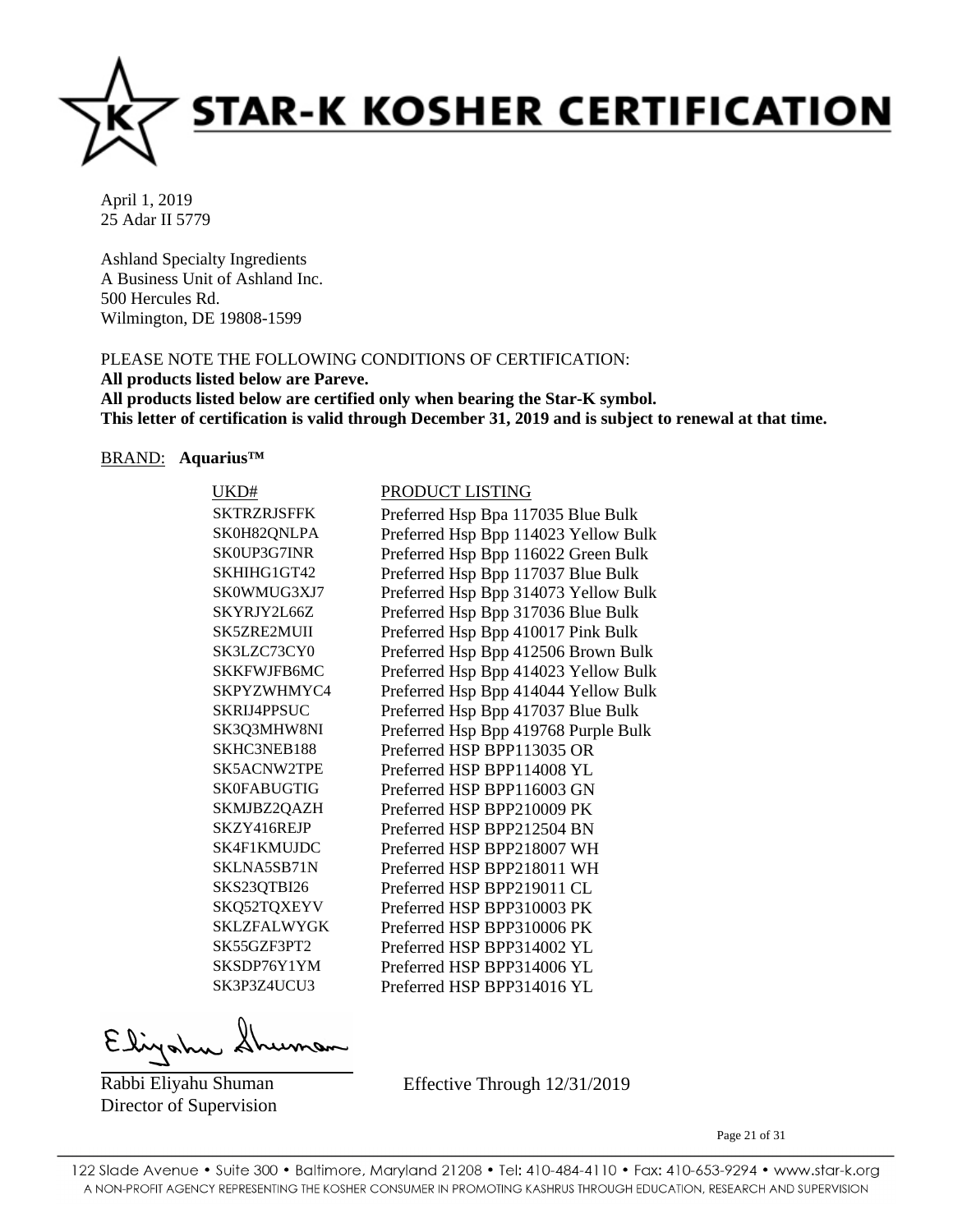

Ashland Specialty Ingredients A Business Unit of Ashland Inc. 500 Hercules Rd. Wilmington, DE 19808-1599

# PLEASE NOTE THE FOLLOWING CONDITIONS OF CERTIFICATION:

**All products listed below are Pareve.**

**All products listed below are certified only when bearing the Star-K symbol. This letter of certification is valid through December 31, 2019 and is subject to renewal at that time.**

#### BRAND: **Aquarius™**

| UKD#               | PRODUCT LISTING                |
|--------------------|--------------------------------|
| SK3XFER3210        | Preferred HSP BPP314069 YL     |
| SKRRN6GBC60        | Preferred HSP BPP314098 YL     |
| SKYKSW0BT4X        | Preferred HSP BPP314099 YL     |
| <b>SKBDNKE8VR8</b> | Preferred HSP BPP314100 YL     |
| SK1D0YZGH5P        | Preferred HSP BPP317005 BL     |
| SK33PTPK30Z        | Preferred HSP BPP319752 HSP PR |
| SK4I1VDKUMY        | Preferred HSP BPP410002 PK     |
| SK4SH5JC8N3        | Preferred HSP BPP410006 PK     |
| SK1M5UIVYNS        | Preferred HSP BPP410018 PK     |
| SK12Y07HII6        | Preferred HSP BPP410037 PK     |
| SKUQYZK6VN6        | Preferred HSP BPP410038 PK     |
| SK7N120YDLK        | Preferred HSP BPP410039 PK     |
| SK2WI0UA53U        | Preferred HSP BPP41011 RD      |
| SKSE6Y3Z126        | Preferred HSP BPP411005 RD     |
| SKH1MF6C2X2        | Preferred HSP BPP411009 RD     |
| SK3GBMI7TXG        | Preferred HSP BPP411012 RD     |
| SK0BU75BQS6        | Preferred HSP BPP411015 RD     |
| SK0Q0B0C1XL        | Preferred HSP BPP411019 RD     |
| SKAAKL4F2NG        | Preferred HSP BPP413001 OR     |
| SKZWQEJ6I57        | Preferred HSP BPP413003 OR     |
| SKV4PRVS3A3        | Preferred HSP BPP413005 OR     |
| SK87NKFDMGT        | Preferred HSP BPP413007 OR     |
| SK6VV6CKUEM        | Preferred HSP BPP413020 OR     |
| SKLB7YPP5BS        | Preferred HSP BPP413031 OR     |
| <b>SKNETDBBN4R</b> | Preferred HSP BPP413048 OR     |
|                    |                                |

Elizahu

Rabbi Eliyahu Shuman Director of Supervision Effective Through 12/31/2019

Page 22 of 31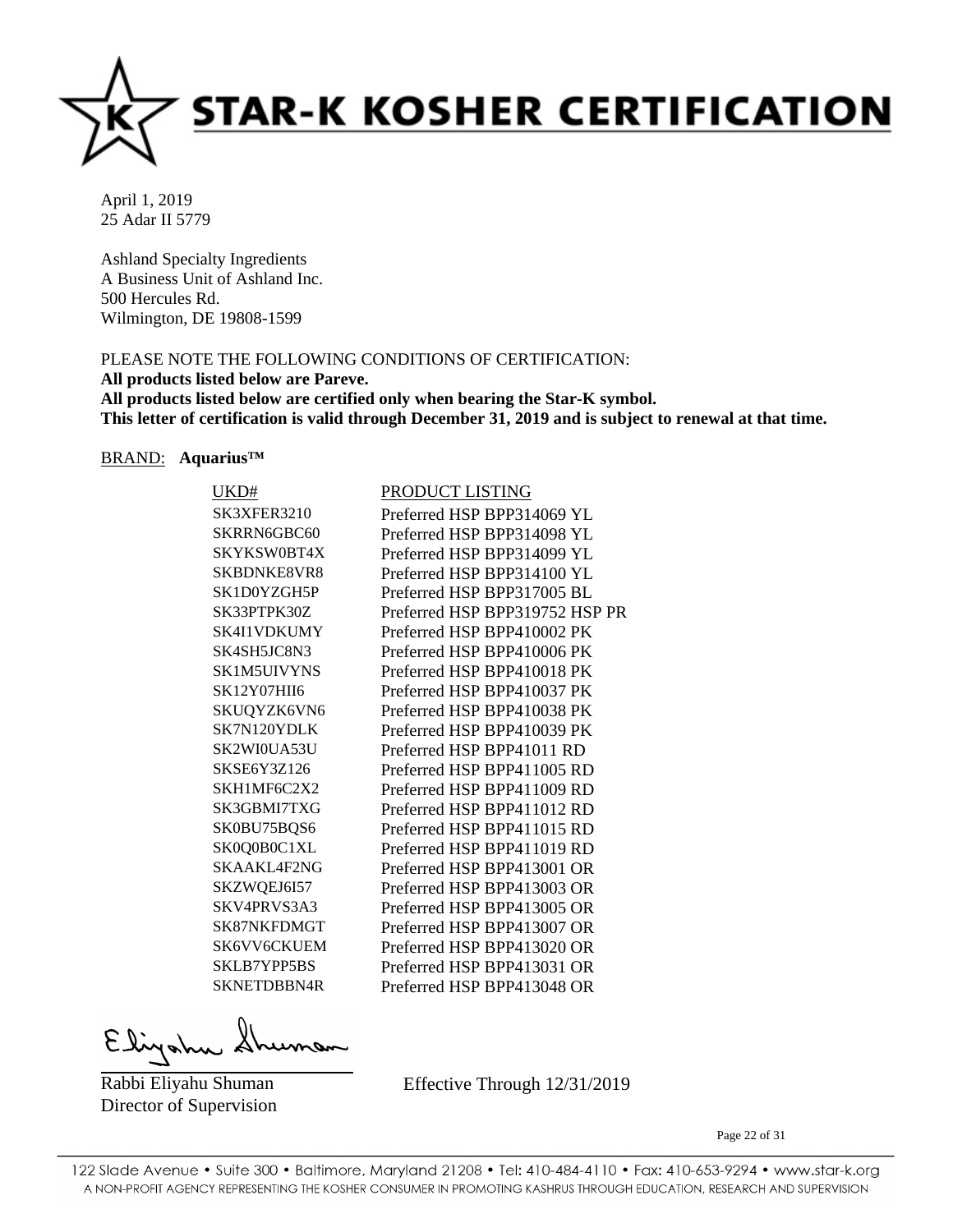

Ashland Specialty Ingredients A Business Unit of Ashland Inc. 500 Hercules Rd. Wilmington, DE 19808-1599

# PLEASE NOTE THE FOLLOWING CONDITIONS OF CERTIFICATION:

# **All products listed below are Pareve.**

**All products listed below are certified only when bearing the Star-K symbol. This letter of certification is valid through December 31, 2019 and is subject to renewal at that time.**

#### BRAND: **Aquarius™**

| UKD#               | PRODUCT LISTING                     |
|--------------------|-------------------------------------|
| SKVASZ25VP4        | Preferred HSP BPP414002 YL          |
| SKLPNCA2GA5        | Preferred HSP BPP414022 YL          |
| SKM6IGEH20V        | Preferred HSP BPP414024 YL          |
| SKSW43IXRAK        | Preferred HSP BPP414038 YL          |
| SKDSEGB5EI5        | Preferred HSP BPP414052 YL          |
| SK38EPJCQE1        | Preferred HSP BPP414060 YL          |
| SKLJRQMKDKJ        | Preferred HSP BPP416024 GR          |
| SK6VVWGPI4Y        | Preferred HSP BPP417006 BL          |
| SKGPNGYCYQ2        | Preferred HSP BPP417027 BL          |
| <b>SKCVAMU1T0V</b> | Preferred HSP BPP419500 GY          |
| SK0HRRBFB7V        | Preferred HSP BPP419761 PR          |
| SKCWSE1C1WT        | Preferred HSP BPP511000 RD          |
| SKY585TDCX6        | Preferred HSP BPP514000 YL          |
| SKH7F3AGM3A        | Preferred HSP BPP812500 BN          |
| SK7PHSTSFMP        | Preferred Mg Bwt 113049 Orange Bulk |
| SKNR81VDX54        | Preferred MG BWT110020 PK           |
| SKWKK2FQKUK        | Preferred MG BWT116017 GR           |
| SK7GSTKT532        | Preferred MG BWT1180036 WH          |
| <b>SKLSJ0P8TSK</b> | Preferred PRL BPP418000 PRL         |
| SKQ6YR6DNB4        | Prime Baa 310100 Pink Bulk          |
| SKKJ20HCIUP        | Prime Baa 310101 Pink Bulk          |
| SKDJFTSJYD0        | Prime Baa 310103 Pink Bulk          |
| SKF7RGCF3AF        | Prime Baa 314126 Yellow Bulk        |
| SK1MF17LBSD        | Prime Baa 318051 White Bulk         |
| SKWQLNEDLWA        | Prime BAG110047 Pink                |
|                    |                                     |

Elizahu

Rabbi Eliyahu Shuman Director of Supervision Effective Through 12/31/2019

Page 23 of 31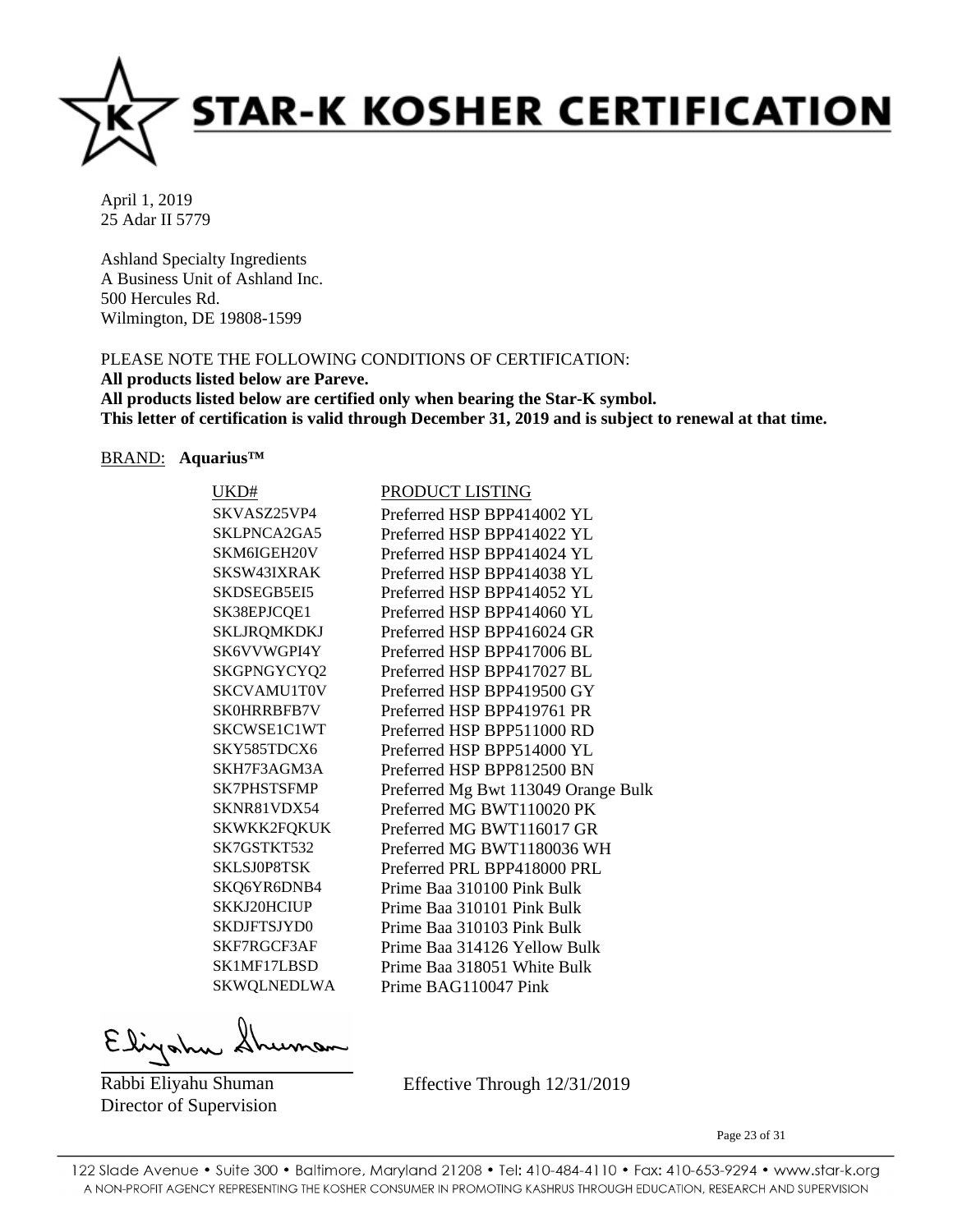

Ashland Specialty Ingredients A Business Unit of Ashland Inc. 500 Hercules Rd. Wilmington, DE 19808-1599

# PLEASE NOTE THE FOLLOWING CONDITIONS OF CERTIFICATION:

**All products listed below are Pareve.**

**All products listed below are certified only when bearing the Star-K symbol. This letter of certification is valid through December 31, 2019 and is subject to renewal at that time.**

#### BRAND: **Aquarius™**

| UKD#               | PRODUCT LISTING              |
|--------------------|------------------------------|
| SK8KM8WXVD4        | Prime BAG218004 White        |
| SKXBEBH601X        | Prime BAG310014 Pink         |
| <b>SK2P553SVU3</b> | Prime BAG312503 Brown        |
| <b>SKIJNTSVOUL</b> | Prime BAG312508 Brown        |
| SKDZUKA2EBD        | Prime BAN314019 Yellow       |
| SKK2RTUKR7A        | Prime BAN314047 Yellow       |
| SKWL0KGAX5H        | Prime BAN317002 Blue         |
| SKH4TIKB7XE        | Prime BAN318001 White        |
| SKI7URPX6SP        | Prime BAP 216003 Green       |
| <b>SKI8HGVKL1P</b> | Prime BAP 218000 White       |
| SKRI6RLF5UM        | Prime BAP 310089 Pink        |
| <b>SKYIL2XUPIB</b> | Prime Bap 314119 Yellow Bulk |
| SKTH72MHIKK        | Prime Bap 314125 Yellow Bulk |
| SKYIG1GRKSY        | Prime Bap 315501 Beige Bulk  |
| SKED50JPP86        | Prime BAP 318015 White       |
| <b>SKDYPALGAAH</b> | Prime Bap 318049 White Bulk  |
| <b>SK6PERSZVTN</b> | Prime Bap 613002 Orange Bulk |
| SKHSQTT711M        | Prime BAP110051 Pink         |
| SKUWU7IDTHX        | Prime BAP113024 Orange       |
| SK70TGLPFLJ        | Prime BAP115506 Beige        |
| SK25VINHKV7        | Prime BAP118004 White        |
| SKXE1ETSQPG        | Prime BAP118013 White        |
| SKSNVX01AG8        | Prime BAP118025 White        |
| <b>SK0DD0AJNHU</b> | Prime BAP210000 Pink         |
| SKR53KLMR7K        | Prime BAP210001 Pink         |
|                    |                              |

Elizahu

Rabbi Eliyahu Shuman Director of Supervision Effective Through 12/31/2019

Page 24 of 31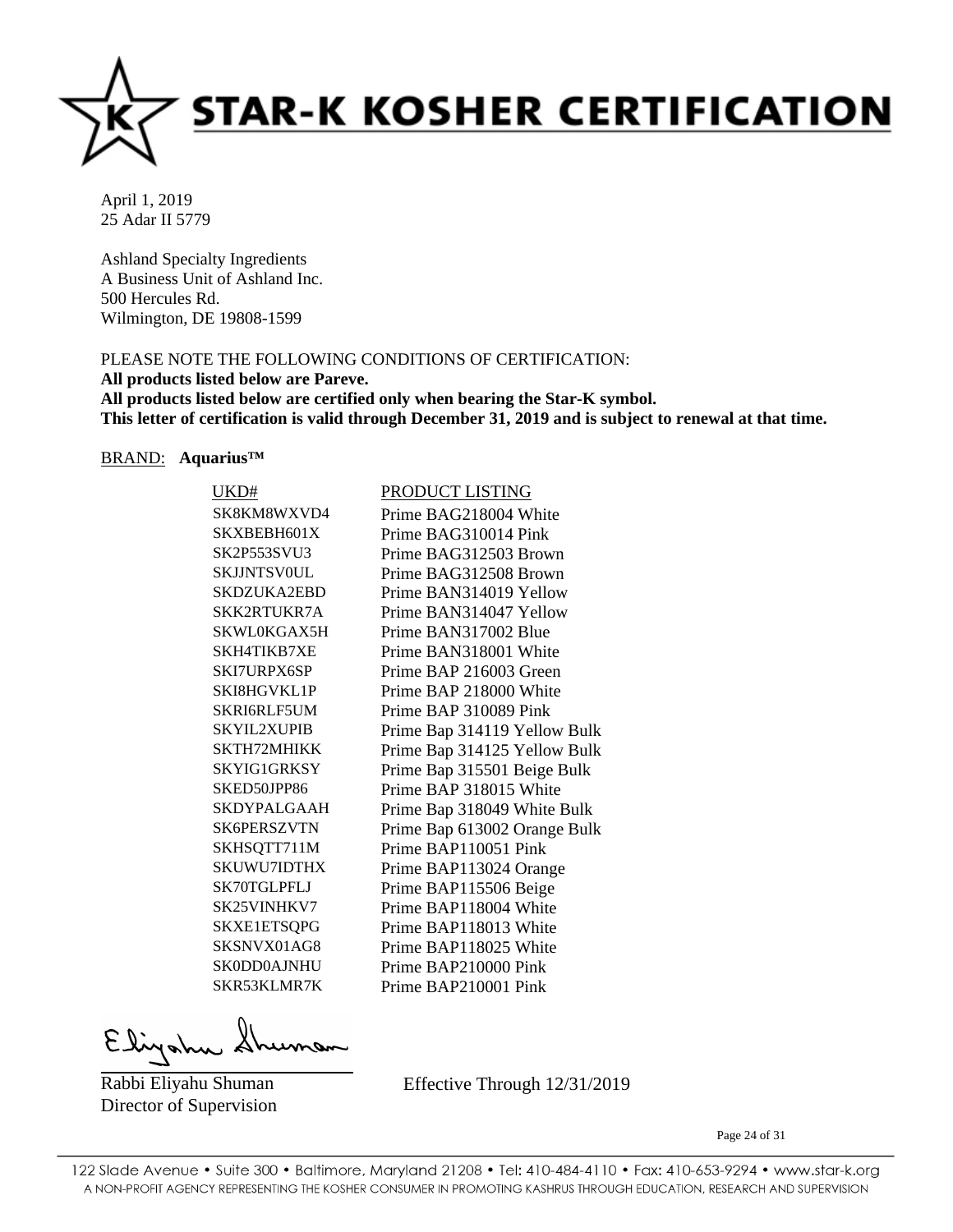

Ashland Specialty Ingredients A Business Unit of Ashland Inc. 500 Hercules Rd. Wilmington, DE 19808-1599

# PLEASE NOTE THE FOLLOWING CONDITIONS OF CERTIFICATION:

**All products listed below are Pareve.**

**All products listed below are certified only when bearing the Star-K symbol. This letter of certification is valid through December 31, 2019 and is subject to renewal at that time.**

#### BRAND: **Aquarius™**

| UKD#               | PRODUCT LISTING        |
|--------------------|------------------------|
| SKNJU3J2PW1        | Prime BAP210002 Pink   |
| SK3ZRG1QFV4        | Prime BAP210003 Pink   |
| SKXW0UP4B2U        | Prime BAP212501 Brown  |
| SK2BHAPZJBH        | Prime BAP213002 Orange |
| SKIQ2JFZJWH        | Prime BAP213003 Orange |
| SKJI4PRKGWS        | Prime BAP214005 Yellow |
| SK3YASZT6XM        | Prime BAP217007 Blue   |
| SKUABC0UUZJ        | Prime BAP218003 White  |
| SKSKNR812IN        | Prime BAP219000 Clear  |
| SKYIC8YHCEA        | Prime BAP219009 Clear  |
| SKSSYULLRFV        | Prime BAP310000 Pink   |
| SK8SGYT2BZU        | Prime BAP310007 Pink   |
| SKF2B4RA7IY        | Prime BAP311001 Red    |
| SKKEGZQANIX        | Prime BAP311014 Red    |
| SKYCZUNWT2E        | Prime BAP312500 Brown  |
| SKENNL35QNT        | Prime BAP312501 Brown  |
| SKU3BM703LG        | Prime BAP312502 Brown  |
| SKXUDD2UX38        | Prime BAP312513 Brown  |
| SKI4F3JHC2Y        | Prime BAP313026 Orange |
| SKW270561II        | Prime BAP314000 Yellow |
| SK2TWDWFD3A        | Prime BAP314001 Yellow |
| SK4WLJXX4ZP        | Prime BAP314011 Yellow |
| SKCRYWIHZRR        | Prime BAP314014 Yellow |
| SK0YS88EBPC        | Prime BAP314015 Yellow |
| <b>SKRUXTLOWJC</b> | Prime BAP314021 Yellow |
|                    |                        |

Elizahu

Rabbi Eliyahu Shuman Director of Supervision Effective Through 12/31/2019

Page 25 of 31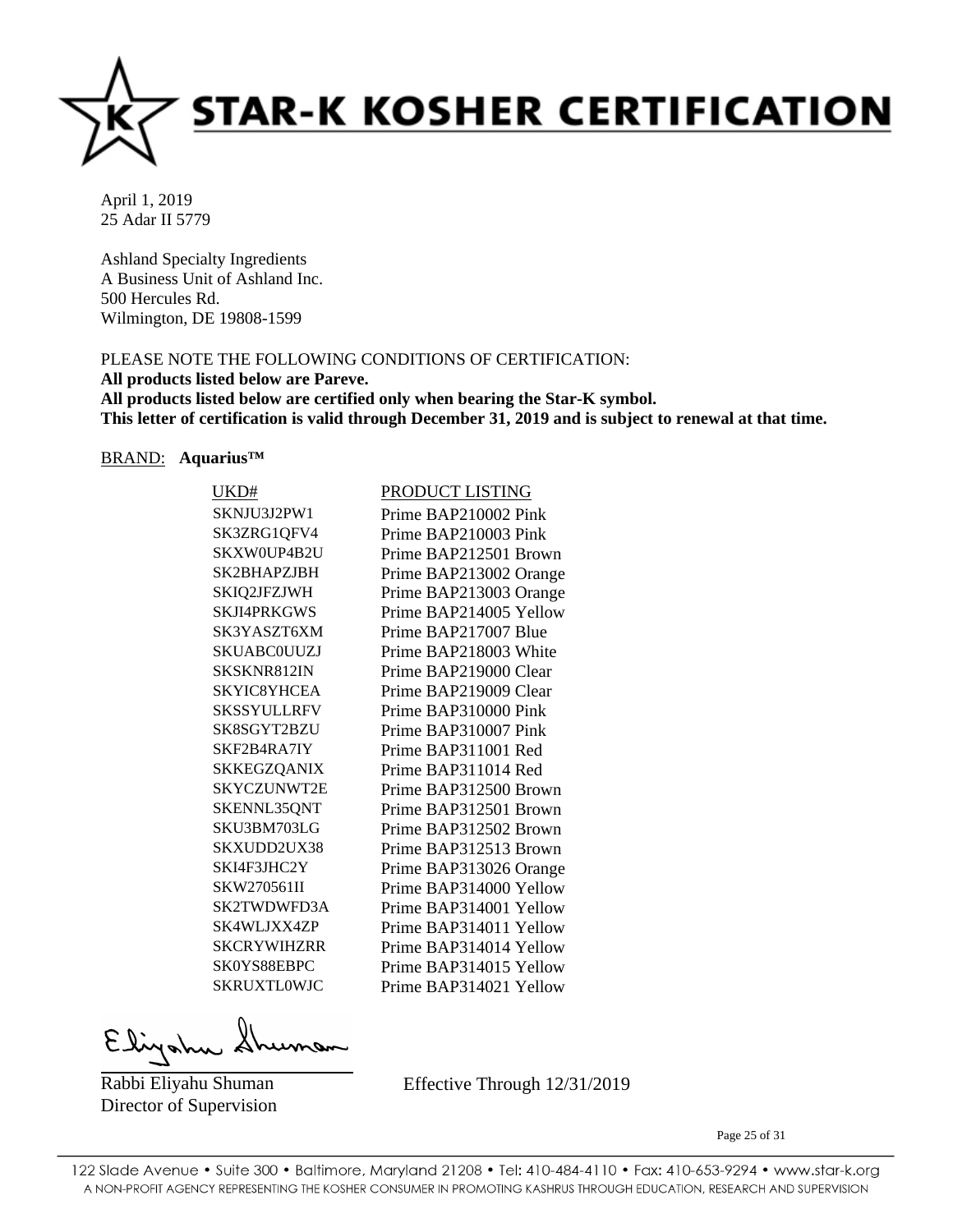

Ashland Specialty Ingredients A Business Unit of Ashland Inc. 500 Hercules Rd. Wilmington, DE 19808-1599

# PLEASE NOTE THE FOLLOWING CONDITIONS OF CERTIFICATION:

**All products listed below are Pareve.**

**All products listed below are certified only when bearing the Star-K symbol. This letter of certification is valid through December 31, 2019 and is subject to renewal at that time.**

#### BRAND: **Aquarius™**

| UKD#               | PRODUCT LISTING              |
|--------------------|------------------------------|
| <b>SKX3ZHEIV7S</b> | Prime BAP314079 Yellow       |
| SK24NJAUEB0        | Prime BAP314084 Yellow       |
| SKPAE07DMHR        | Prime BAP314086 Yellow       |
| SK3WI16ZGT3        | Prime BAP314096 Yellow       |
| <b>SK1EDEGUR8B</b> | Prime BAP317010 Blue         |
| SKL5UWGZB6U        | Prime BAP317030 Blue         |
| SKGCIETTZU8        | Prime BAP318008 White        |
| SK6616W17DB        | Prime BAP319750 Purple       |
| SK2PATTU8DT        | Prime BAP319759 Purple       |
| SKGYJC55014        | Prime BAP413006 Orange       |
| SK84EQFBH5W        | Prime BAP617002 Blue         |
| <b>SKBM8ASCFV0</b> | Prime BAP618003 White        |
| <b>SKHQADDBQRT</b> | Prime BAP618010 White        |
| SKAVHX3AWX0        | Prime Bat 411014 Red Bulk    |
| SKRG0VHEG3I        | Prime Bat 413019 Orange Bulk |
| SK5BQDW3E83        | Prime Bat 419769 Purple Bulk |
| SK2D124A2KN        | Prime BAT210008 Pink         |
| SK1AV5BRBF7        | Prime BAT216006 Green        |
| SK7JUH30DWA        | Prime BAT217000 Blue         |
| SKBRF7PGKFW        | Prime BAT217001 Blue         |
| SKJ71HX653W        | Prime BAT219006 Clear        |
| <b>SKLX1PQFKAR</b> | Prime BAT319504 Gray         |
| SK4J8PBX711        | Prime BAT417001 Blue         |
| SK1MP43D7C1        | Prime BAT417002 Blue         |
| SKNELU20AJ3        | Prime BAT417034 Blue         |
|                    |                              |

Elizahu

Rabbi Eliyahu Shuman Director of Supervision Effective Through 12/31/2019

Page 26 of 31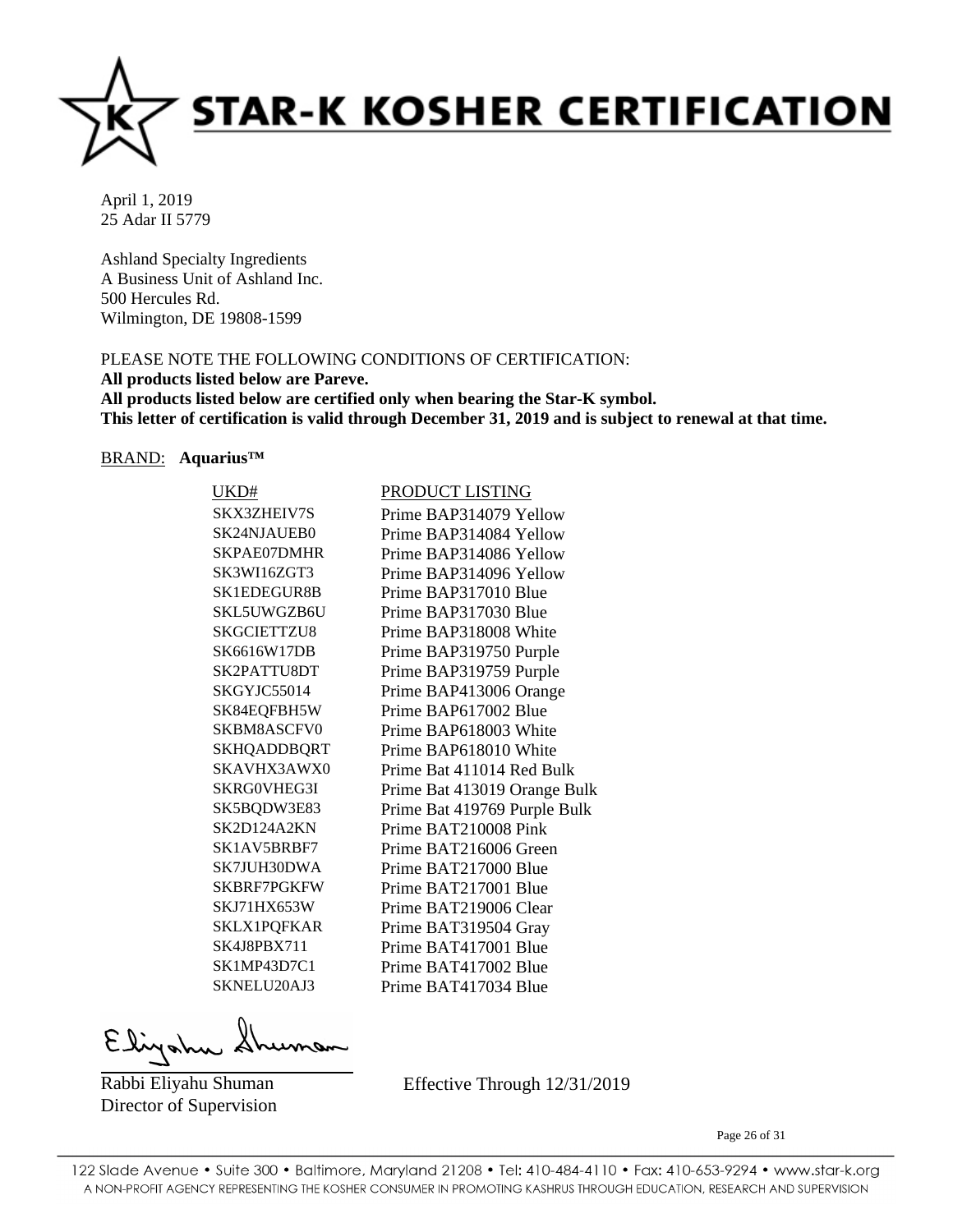

Ashland Specialty Ingredients A Business Unit of Ashland Inc. 500 Hercules Rd. Wilmington, DE 19808-1599

# PLEASE NOTE THE FOLLOWING CONDITIONS OF CERTIFICATION:

**All products listed below are Pareve.**

**All products listed below are certified only when bearing the Star-K symbol. This letter of certification is valid through December 31, 2019 and is subject to renewal at that time.**

#### BRAND: **Aquarius™**

| UKD#               | PRODUCT LISTING        |
|--------------------|------------------------|
| SK5AKGYFECV        | Prime BAT518000 White  |
| SK3QKN1GPZM        | Prime BAT717000 Blue   |
| <b>SKH4XRZFUS8</b> | Prime BAY318004 White  |
| SKTPKXU77QH        | Prime BEX218001 White  |
| SKLCTWJ2RZD        | Prime BEX318040 White  |
| SKTL3D2ZBDJ        | Prime BEY 519000 Clear |
| SKJUL38UR5U        | Prime BEY510004 Pink   |
| SKFZJ52XWKZ        | Prime BEY513000 Orange |
| SKV4QTQRKP3        | Prime BEY513001 Orange |
| SKXFBBKBXQU        | Prime BEY513002 Orange |
| SK2EMQ4IXU2        | Prime BEY519500 Gray   |
| SK2WLPYWJ7Z        | Prime BEY519501 Gray   |
| SK30ZSJ31UT        | Prime BKA110043 Pink   |
| SKU1JKVZJAI        | Prime BKA110044 Pink   |
| SK06WUTIBM6        | Prime BKA118024 White  |
| <b>SKCVRJRIYW7</b> | Prime BKG310011 Pink   |
| SKIBT3DP3L1        | Prime BKG314034 Yellow |
| SKTS2DW5QU8        | Prime BKG317022 Blue   |
| SKTD57BF1XK        | Prime BKN 312505 Brown |
| SK80UUJC42X        | Prime BKN 312509 Brown |
| SKINYHME07P        | Prime BKN210007 Pink   |
| SK4054352ED        | Prime BKN313005 Orange |
| <b>SK6CHSVRXL8</b> | Prime BKN314018 Yellow |
| <b>SKTVMDG3ZIN</b> | Prime BKN318006 White  |
| SKW6K8WQZTV        | Prime BKN318029 White  |
|                    |                        |

Elizahu

Rabbi Eliyahu Shuman Director of Supervision Effective Through 12/31/2019

Page 27 of 31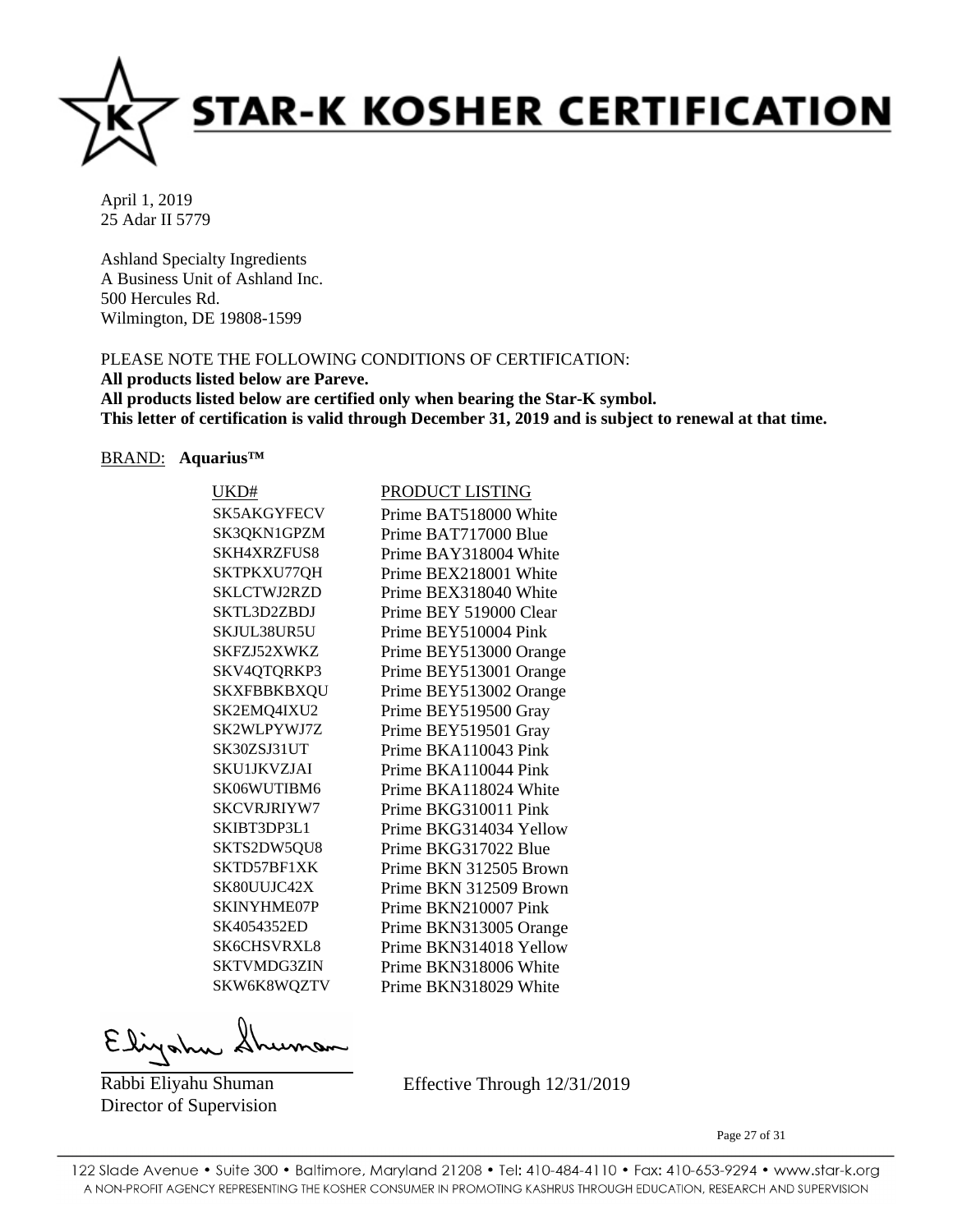

Ashland Specialty Ingredients A Business Unit of Ashland Inc. 500 Hercules Rd. Wilmington, DE 19808-1599

# PLEASE NOTE THE FOLLOWING CONDITIONS OF CERTIFICATION:

**All products listed below are Pareve. All products listed below are certified only when bearing the Star-K symbol. This letter of certification is valid through December 31, 2019 and is subject to renewal at that time.**

# BRAND: **Aquarius™**

| UKD#               | PRODUCT LISTING                 |
|--------------------|---------------------------------|
| SKK4JVNMMCN        | <b>Prime BKP 219008</b>         |
| <b>SKIRGE3VJUI</b> | Prime Bkp 314130 Yellow Bulk    |
| SKRBFC67FZ6        | Prime Bkp 318059 White Bulk     |
| SKN3JKQP4YY        | Prime Bkp 319018 Clear Bulk     |
| SKPNHF1EPTS        | Prime BKP318000 White           |
| SKF0LXNJB05        | Prime BXA113043 Orange          |
| SK1CN1YJ37D        | Prime KBN314025 Yellow          |
| SKC7RENMFH6        | Prime Kbp 311036 Red Bulk       |
| SKMS7GFW221        | Prime KBP311036 Red             |
| SKH6JQ27TDX        | Prime Ls Bat 611013 Red Bulk    |
| SKKMH5H2ZU1        | Prime NC BAP314012 Yellow       |
| SK2G6EH4WLK        | Prime Pva Xkg 118053 White Bulk |
| SKIZYZBN1FB        | Prime Pva Xkg 118054 White Bulk |
| SKQCKVI8O5B        | TG BTW 19217 Ice                |

# BRAND: **Aquarius™ Preferred**

#### UKD# PRODUCT LISTING

SKZXW20HNXN HSC BKT 110008 Pink SKTT7DP7J7K HSC BKT 110009 Pink SKN6G8JAMTI HSC BKT 114001 Pink SKGZ2JJHM1C HSP BPP 310067 Pink SKNFN6EAGVQ HSP BPP 412500 Brown SKMP6Y0FJEB HSP BPP 412501 Brown SKFASQ6841L HSP BPP 414003 Yellow

Rabbi Eliyahu Shuman Director of Supervision Effective Through 12/31/2019

Page 28 of 31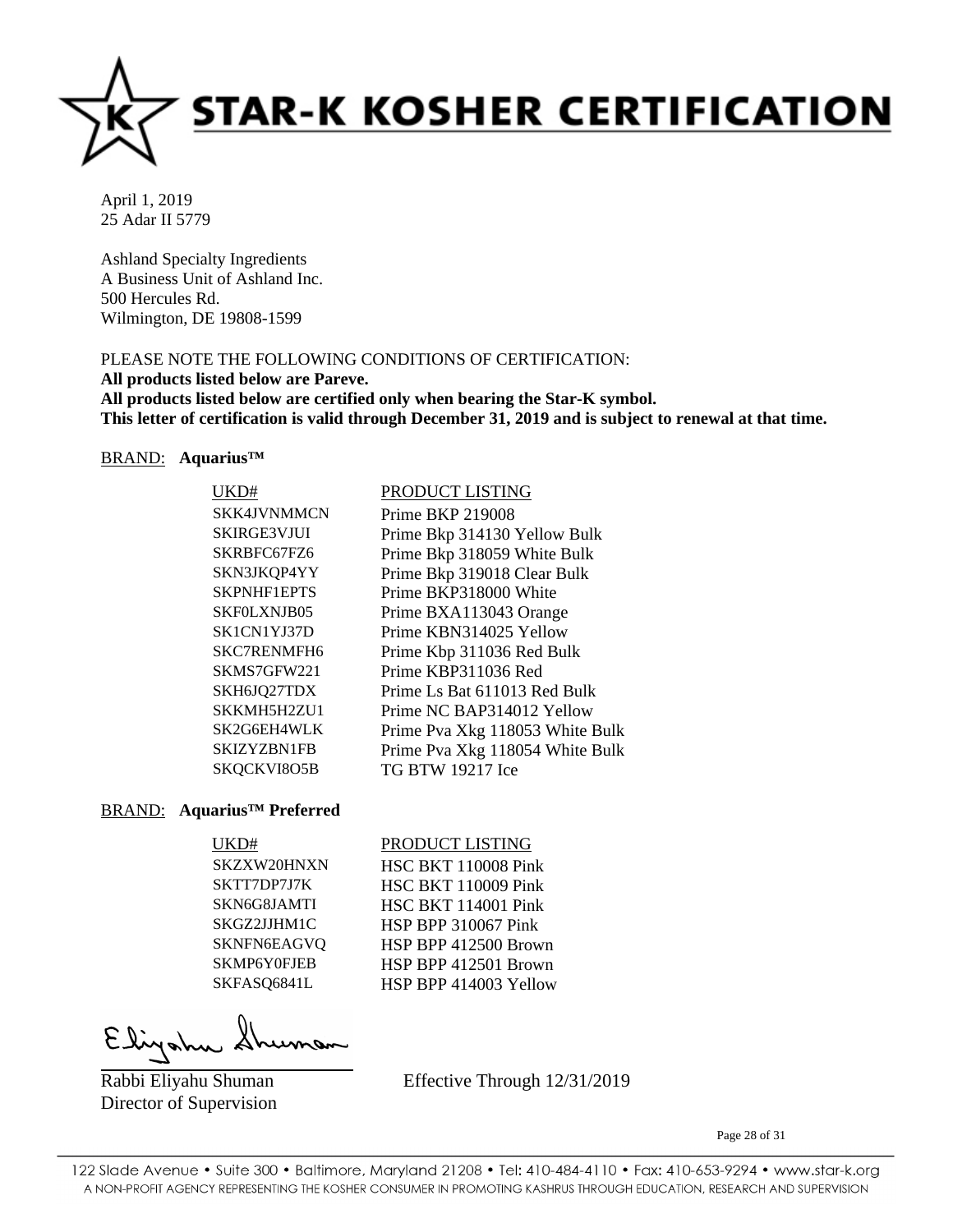

Ashland Specialty Ingredients A Business Unit of Ashland Inc. 500 Hercules Rd. Wilmington, DE 19808-1599

# PLEASE NOTE THE FOLLOWING CONDITIONS OF CERTIFICATION:

**All products listed below are Pareve.**

**All products listed below are certified only when bearing the Star-K symbol. This letter of certification is valid through December 31, 2019 and is subject to renewal at that time.**

#### BRAND: **Aquarius™ Preferred**

| UKD#               | PRODUCT LISTING           |
|--------------------|---------------------------|
| <b>SK3DTYJKIDR</b> | HSP BPP 414004 Yellow     |
| SK3SQ6BTTRT        | HSP BPP 414005 Yellow     |
| SKER8WAFFG1        | HSP BPP 414006 Yellow     |
| <b>SKT7HPBLXLS</b> | MG BGW 119005 Clear       |
| SK5XFVPWYQV        | MG BWG 118017 White       |
| SKVH885PQ0K        | <b>MG BWT 110000 Pink</b> |
| SKNI5NT21KL        | MG BWT 118015 White       |
| SKFI7BPQW77        | <b>MG BWT 119004</b>      |
| SKPT8RUGUYV        | PRL BAT 518002 Pearl      |

#### BRAND: **Aquarius™ Prime**

#### UKD# PRODUCT LISTING

SKMGDNSCTZF BAG 316750 Black SKIPRDJYAW3 BAN 314020 Yellow SKMTBL7UTU8 BAP 110006 Pink SK1UB17KBJE BAP 110014 Pink SKSZMWPH88P BAP 113001 Orange SKSE8FKEV4P BAP 113021 Orange SKNSFDCZRPA BAP 114019 Yellow SKK6LANUP4S BAP 118001 White SKD6F253WJU BAP 118010 White SK81D1SU0CU BAP 118021 White SKES7J7IVCH BAP 210005 Pink SKVLZA3GWG1 BAP 211000 Red

Rabbi Eliyahu Shuman Director of Supervision Effective Through 12/31/2019

Page 29 of 31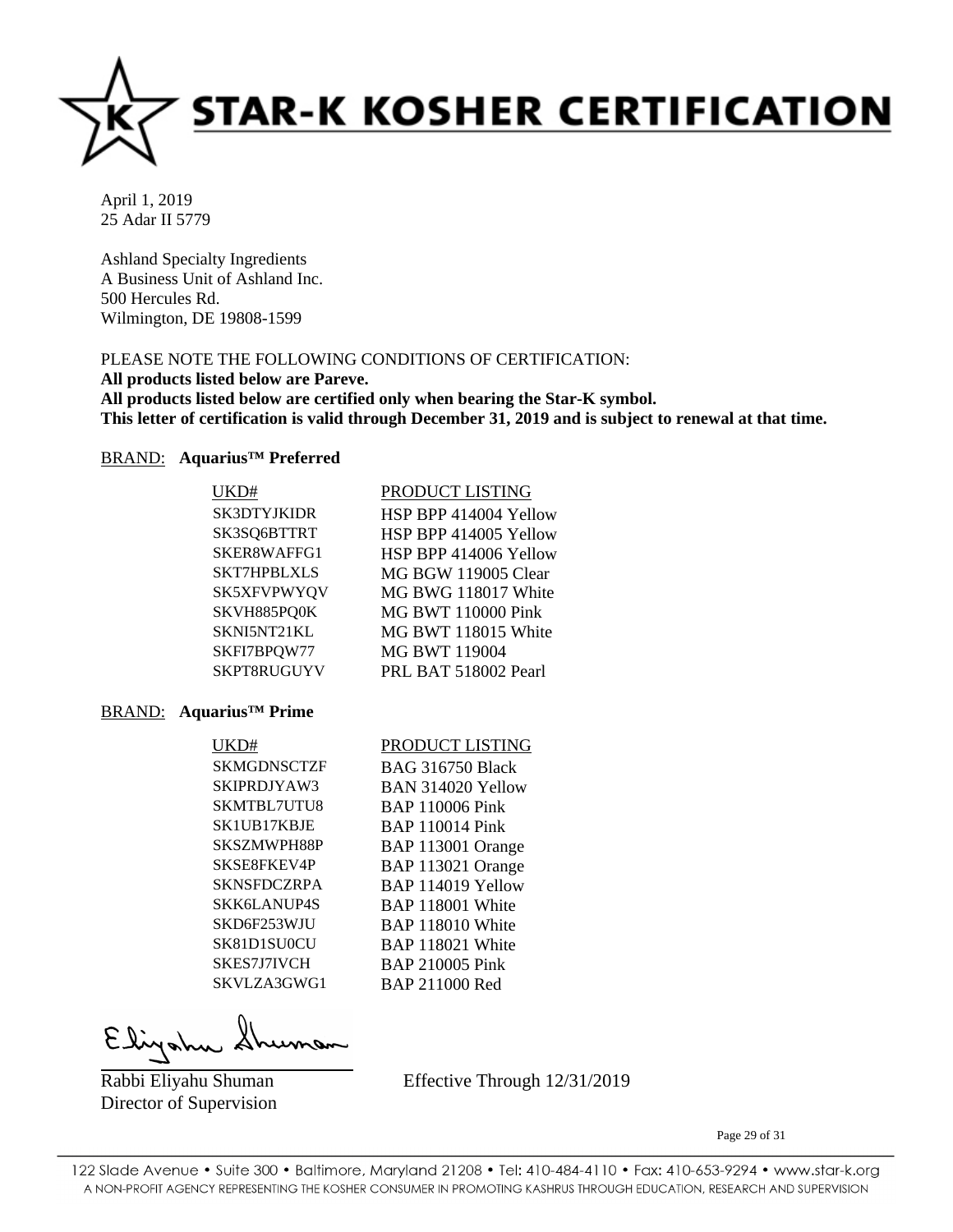

Ashland Specialty Ingredients A Business Unit of Ashland Inc. 500 Hercules Rd. Wilmington, DE 19808-1599

# PLEASE NOTE THE FOLLOWING CONDITIONS OF CERTIFICATION:

# **All products listed below are Pareve.**

**All products listed below are certified only when bearing the Star-K symbol. This letter of certification is valid through December 31, 2019 and is subject to renewal at that time.**

#### BRAND: **Aquarius™ Prime**

| UKD#               | PRODUCT LISTING         |
|--------------------|-------------------------|
| <b>SKERRFC8UVE</b> | <b>BAP 212503 Brown</b> |
| SKYJQL3STPC        | BAP 213000 Orange       |
| SK3RK1HTZ4C        | BAP 214000 Yellow       |
| <b>SKJYHETBTWC</b> | <b>BAP 216000 Green</b> |
| SKKTN1ILA2T        | <b>BAP 218010 White</b> |
| SK1DC7FYB21        | <b>BAP 219001 Clear</b> |
| SKIGUUBWSRM        | <b>BAP 310017 Pink</b>  |
| SKLR2YQHELX        | BAP 310023 Orange       |
| SKNBH81PA71        | BAP 311017 Red          |
| SK8KSTCZJKQ        | BAP 313006 Orange       |
| SKS0R1J17XL        | BAP 314063 Yellow       |
| SKZDW433BX0        | <b>BAP 316751 Black</b> |
| <b>SKTJNFTD4SG</b> | <b>BAP 317001 Blue</b>  |
| SK32NCPF1VU        | <b>BAP 318014 White</b> |
| SKFV1QAEDJ3        | <b>BAP 318032 White</b> |
| SKEDQYRP7ZA        | BAT 114001 Yellow       |
| SKBMGM50VD3        | BAT 114011 Yellow       |
| SK6WYQDHI4B        | <b>BAT 117010 Blue</b>  |
| <b>SK8CIICJI0P</b> | BAT 118014 White        |
| SKASV1F5D1I        | BAT 214008 Yellow       |
| SKZFL8DYFZI        | <b>BAT 218006 White</b> |
| SKM1ZA45JFX        | <b>BAT 219500 Gray</b>  |
| <b>SKFXAHPVM8W</b> | BAT 314004 Yellow       |
| <b>SK11J6DFL47</b> | BAT 314057 Yellow       |
| SKS7S8KM85C        | BAT 314058 Yellow       |
|                    |                         |

Eligatu

Rabbi Eliyahu Shuman Director of Supervision Effective Through 12/31/2019

Page 30 of 31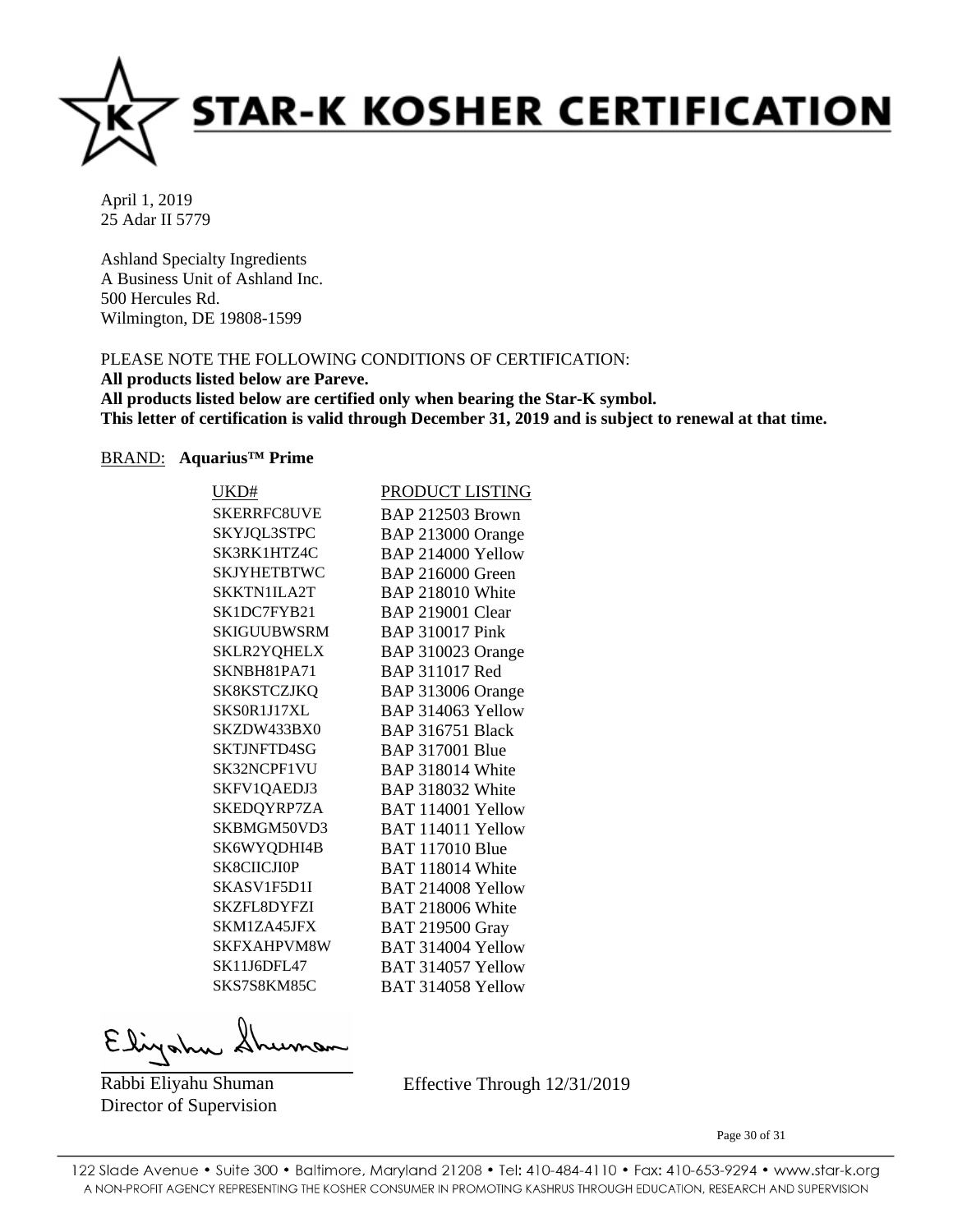

Ashland Specialty Ingredients A Business Unit of Ashland Inc. 500 Hercules Rd. Wilmington, DE 19808-1599

# PLEASE NOTE THE FOLLOWING CONDITIONS OF CERTIFICATION:

# **All products listed below are Pareve.**

**All products listed below are certified only when bearing the Star-K symbol. This letter of certification is valid through December 31, 2019 and is subject to renewal at that time.**

#### BRAND: **Aquarius™ Prime**

| UKD#               | PRODUCT LISTING          |
|--------------------|--------------------------|
| SKL7HL76VDC        | BAT 314059 Yellow        |
| SKNSZZVECN6        | BAT 314064 Yellow        |
| SK54YG8KTM7        | <b>BAT 317004 Blue</b>   |
| SK7QXUYA71G        | <b>BAT</b> White         |
| SKEGLXITSAA        | BAX 114009 Yellow        |
| SKPP2MKAC6M        | BAX 114010 Yellow        |
| SKH1MN66PAP        | <b>BAX 118011 White</b>  |
| SKT7P8ZLE61        | <b>BAX 118019 White</b>  |
| SKN1JHNG0R5        | BAX 314008 Yellow        |
| SKZ0IGHVDW7        | BAX 314009 Yellow        |
| <b>SKDVEXR1XZ8</b> | Bay 219004 Clear         |
| SK0GBWW3DLG        | <b>BET 310056 Pink</b>   |
| SKWB1IXHDL4        | <b>BK T218013 White</b>  |
| SKK0JRTXG60        | <b>BKA 110015 Pink</b>   |
| SK06HZ8N5CI        | <b>BKA 110021 Pink</b>   |
| <b>SKTLKUCJ0X0</b> | <b>BKA 110022 Pink</b>   |
| SKXKTACDLMP        | BKA 114006 Yellow        |
| SKQRJE1QUAQ        | BKA 118006 Yellow        |
| <b>SK6R7KTEUTY</b> | <b>BKA 118008 White</b>  |
| SKPBQ8Q522L        | BKN 118012 White         |
| SK7IXMQZCQB        | <b>BKX 113006 Orange</b> |
| SKXC8RP53B3        | <b>BKX 113007 Orange</b> |
| SKAF5JK6CAB        | <b>BXY 310015 Pink</b>   |
| SKX75FHBVXQ        | <b>BXY 312511 Brown</b>  |
| SKQAHE6A814        | NC BKP 116001 Green      |
|                    |                          |

Eligatu

Rabbi Eliyahu Shuman Director of Supervision Effective Through 12/31/2019

Page 31 of 31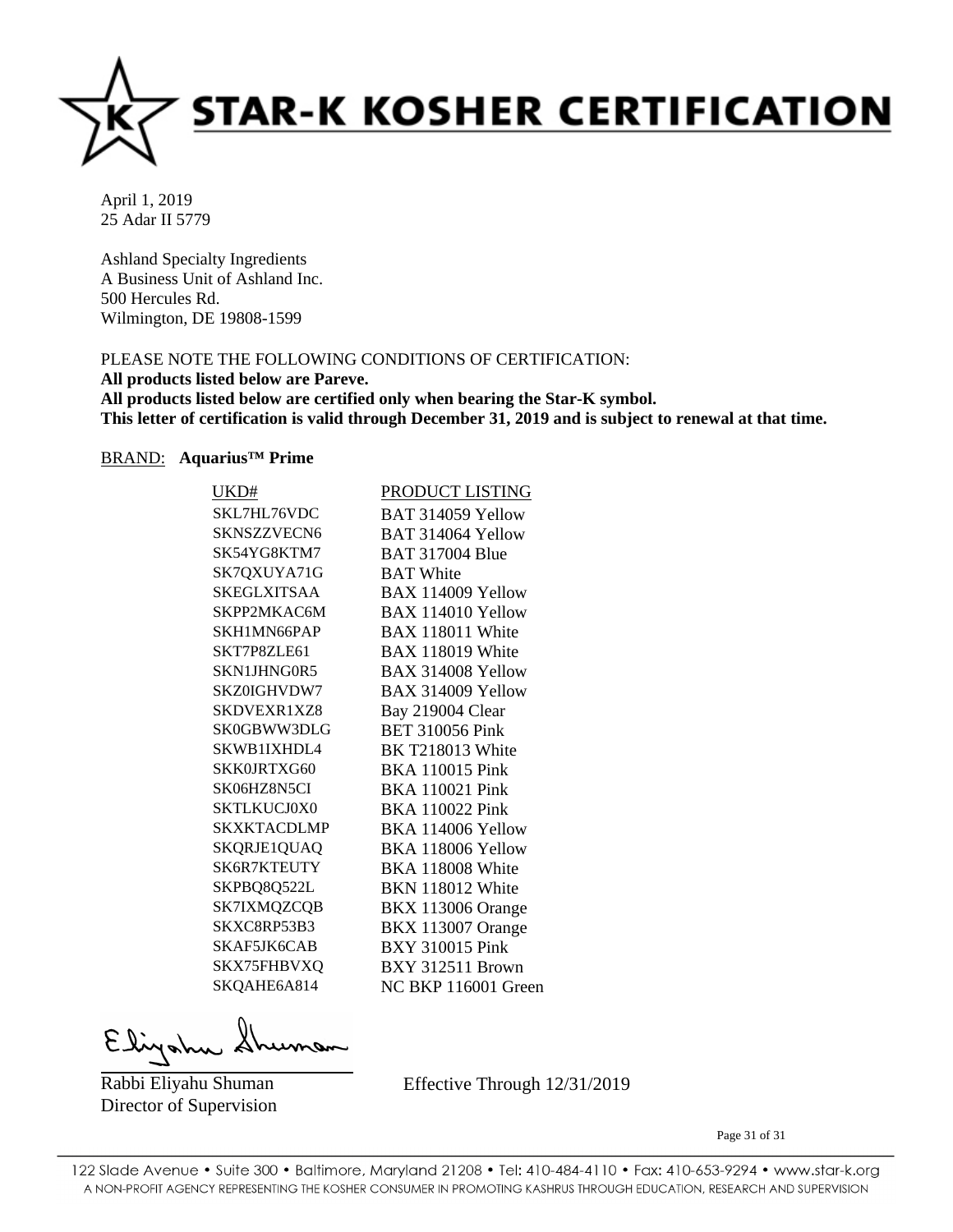

# **STAR-D KOSHER SUPERVISION**

of the NATIONAL COUNCIL OF YOUNG ISRAEL A PROJECT OF THE NATIONAL COUNCIL OF YOUNG ISRAEL IN AFFILIATION WITH STAR-K KOSHER CERTIFICATION

April 1, 2019 25 Adar II 5779

Ashland Specialty Ingredients A Business Unit of Ashland Inc. 500 Hercules Rd. Wilmington, DE 19808-1599

This is to certify that the 10 products specified in the listing below, manufactured by ASHLAND SPECIALTY INGREDIENTS of the above address, are Kosher and under our supervision.

**All products listed below are Dairy; Non-Cholov Yisroel. All products listed below are certified only when bearing the Star-D Dairy symbol. All products listed below are Kosher for year-round use, excluding Passover. This letter of certification is valid through December 31, 2019 and is subject to renewal at that time.** PLEASE NOTE THE FOLLOWING CONDITIONS OF CERTIFICATION:

# BRAND: **Aquarius™**

| UKD#               | PRODUCT LISTING                |
|--------------------|--------------------------------|
| <b>SKRJXCRZPZS</b> | BAT 113018 Orange              |
| SK4GFMC1P6C        | <b>BAT 117012 Blue</b>         |
| SKUR2ZX81V0        | <b>BAT 117013 Blue</b>         |
| SKZJA6KB4VZ        | <b>BAT 118022 White</b>        |
| <b>SKMURF0ST0R</b> | BT 18242 Cool Vanilla          |
| SK2MV9LXNZ7        | JC 14144 Yellow                |
| SKI6CYACZM0        | JC 15525 Beige                 |
| SKC2XPXGQV8        | Prime Ls Bap 310104 Pink Bulk  |
| SKF5SJL3VN0        | Prime Ls Bat 118048 White Bulk |

BRAND: **Aquarius™ Prime**

UKD# PRODUCT LISTING SKJESMKI5N1 BAT 110001 Pink

Rephtale Burnotein

Rabbi Naphtali Burnstein Director of Supervision

Effective Through 12/31/2019

Page 1 of 1